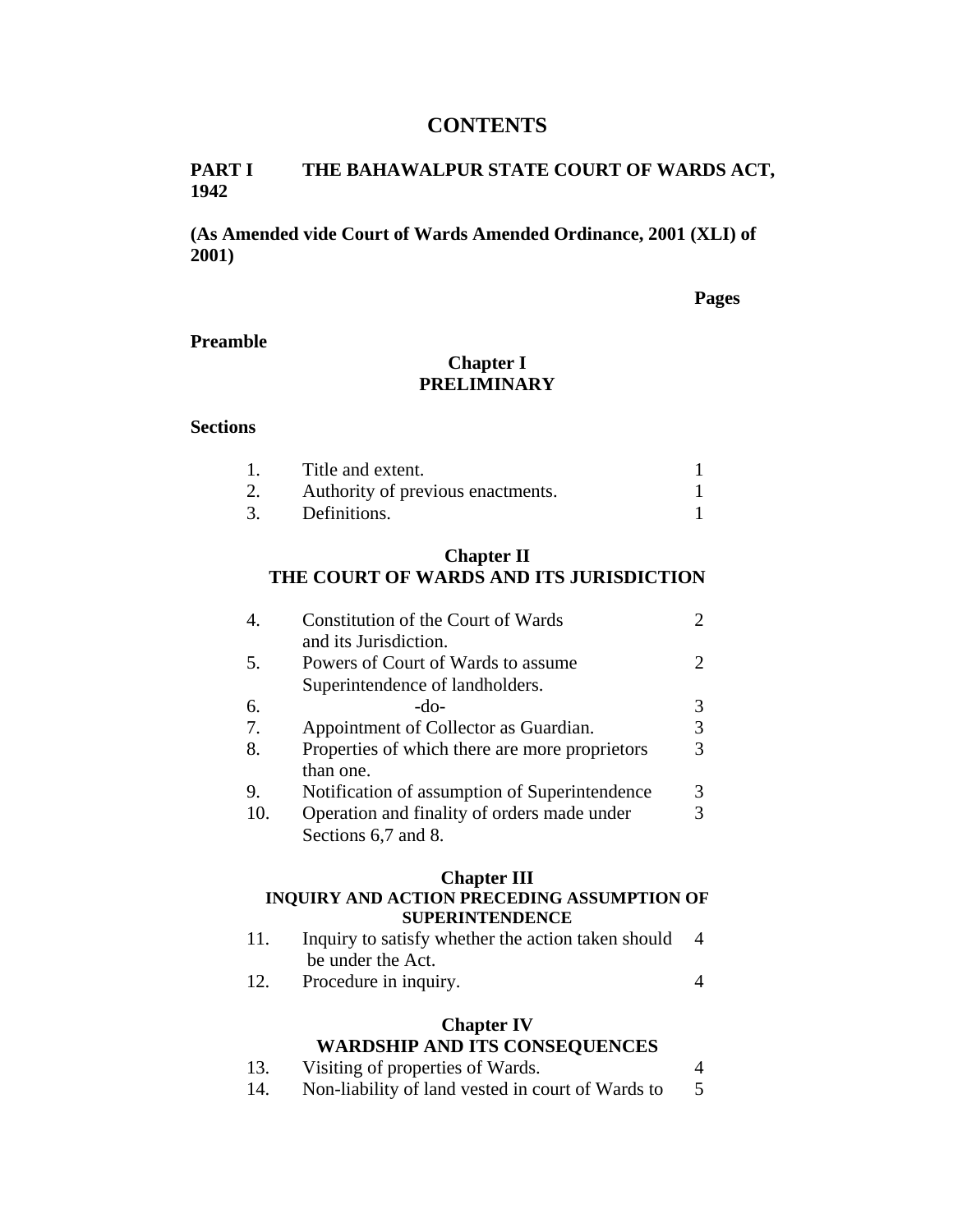|     | sale for arrears of revenue.                     |    |
|-----|--------------------------------------------------|----|
| 15. | Disabilities of Wards.                           |    |
| 16. | Disabilities in certain cases.                   |    |
| 17. | Action on behalf of Wards and to deal with their | -5 |
|     | properties.                                      |    |
| 18. | Deeds other instruments.                         |    |
| 19. | Notice of suit.                                  | 6  |
| 20. | Suits to be in the name of Court of Wards.       |    |

**\_\_\_\_\_\_\_\_\_\_\_\_\_\_\_\_\_\_\_\_\_\_\_\_\_\_\_\_\_\_\_\_\_\_\_\_\_\_\_\_\_\_\_\_\_\_\_\_\_\_\_\_\_\_\_\_\_\_\_\_\_\_\_** 

# **Chapter V**

# **GENERAL PROVISION AS TO THE SUPERINTENDENCE OF THE PERSONS AND PROPERTIES OF WARDS.**

| 21. | Assuming Superintendence of properties to take      |  |
|-----|-----------------------------------------------------|--|
|     | possession thereof procedure as to property situate |  |
|     | in other districts.                                 |  |
| 22. | Superintendence and control Audit of accounts       |  |
|     | and management of legal affairs of wards and        |  |
|     | properties.                                         |  |
| 23. | Powers to charge expenses against properties under  |  |
|     | the Superintendence.                                |  |
| 24. | Residence and Education of wards.                   |  |
| 25. | Allowance for wards and family.                     |  |

# **Chapter VI ASCERTAINMENT AND LIQUIDATION OF LIABILITIES OF WARDS.**

| 26. | Notice to claimant.                                 |   |
|-----|-----------------------------------------------------|---|
| 27. | Statement of claim.                                 | 8 |
| 28. | Examination into admission and rejection of claims. | 8 |
| 29. | Bar of claims not duly notified.                    | 8 |
| 30. | Exclusion of document not produced.                 | 8 |
| 31. | Decrees against wards, their properties and their   | 9 |
|     | execution.                                          |   |
| 32. | Saving of right to sue certain cases.               | 9 |
| 33. | Appeal and revision.                                | 9 |
| 34. | Conformant of powers of District Officer (Revenue)  | 9 |
|     | on any person.                                      |   |

### **Chapter VII GUARDIANS AND MANAGERS.**

| Appointment, Removal and Control of Guardians and | 10 |
|---------------------------------------------------|----|
| Tutors.                                           |    |
| No person who can succeed to ward to be appointed | 10 |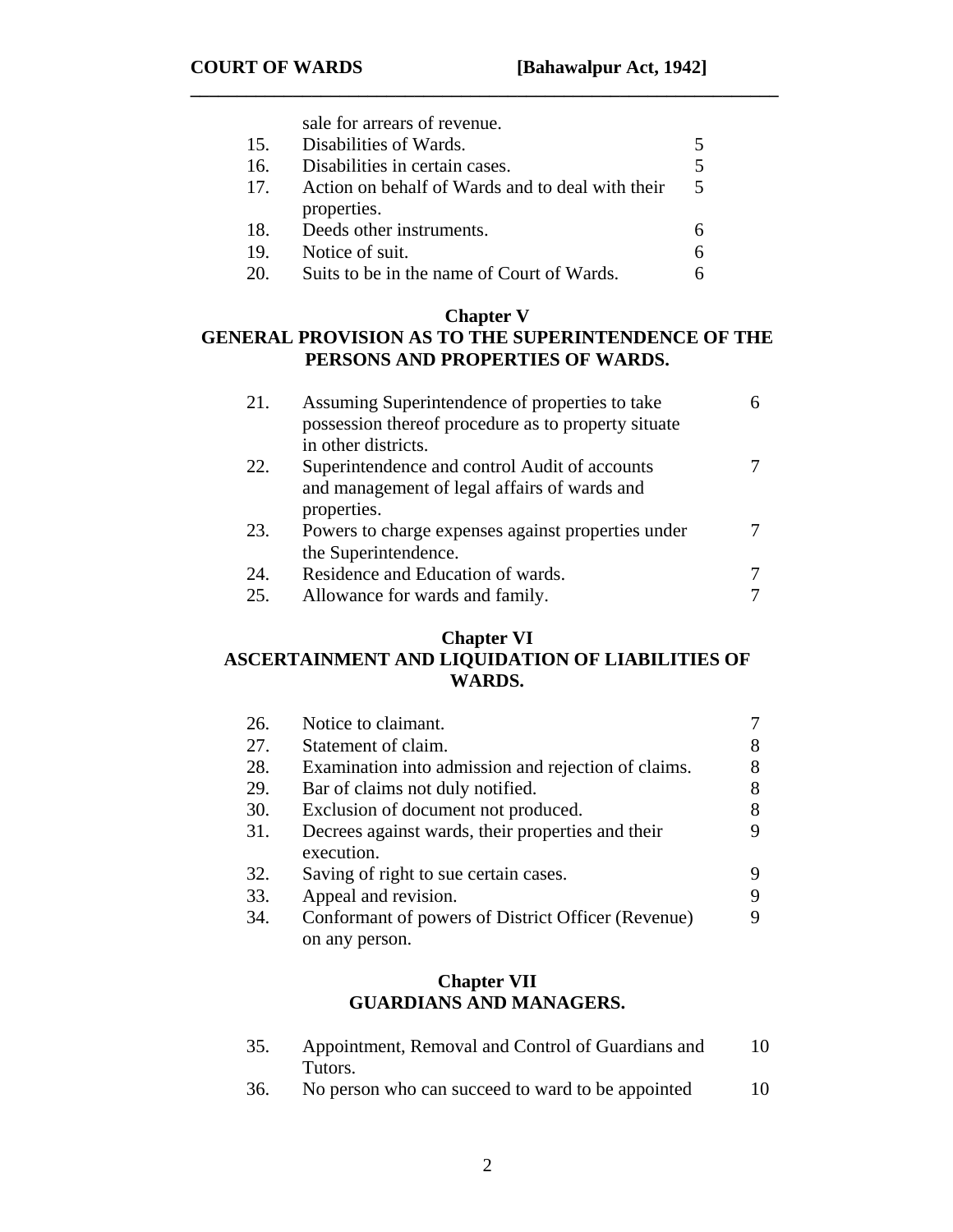Guardian.

| 37. | Duties and responsibilities of Guardians.                |    |
|-----|----------------------------------------------------------|----|
| 38. | Appointment control and removal of managers.             |    |
| 39. | Powers of Managers.                                      | 11 |
| 40. | Duties and responsibilities of Managers.                 | 11 |
| 41. | Termination of appointment of Guardian or Manager.       | 11 |
| 42. | Guardians and Managers to be deemed as Public Servant    | 11 |
|     | and Managers and certain Guardian as Public Accountants. |    |
| 43. | District Officer (Revenue) performing as Guardian or     |    |
|     | Manager.                                                 |    |

**\_\_\_\_\_\_\_\_\_\_\_\_\_\_\_\_\_\_\_\_\_\_\_\_\_\_\_\_\_\_\_\_\_\_\_\_\_\_\_\_\_\_\_\_\_\_\_\_\_\_\_\_\_\_\_\_\_\_\_\_\_\_\_** 

## **Chapter VIII RELEASE OF PERSONS AND PROPERTIES FROM SUPERINTENDENCE**

| 44. | Power to release from Superintendence                                      |    |
|-----|----------------------------------------------------------------------------|----|
| 45. | Retention of Superintendence of property until discharge<br>of debts.      | 12 |
| 46. | Retention of Superintendence where there are more<br>Proprietors than one. | 13 |
| 47. | Appointment of Guardian or release of minor.                               | 13 |
| 48. | Disposal of property after the death of persons.                           | 13 |
| 49. | Delivery of documents and accounts on release of<br>property.              | 13 |
| 50. | Release from Superintendence.                                              | 13 |
| 51. | Recovery of expenses.                                                      |    |

### **Chapter IX MISCELLANEOUS PROVISION.**

| Bar of Suits and proceedings. |  |
|-------------------------------|--|
| 53. Investigation.            |  |
| Power to make rules.          |  |

# 1 **THE BAHAWALPUR STATE COURT OF WARDS ACT, 1942 AS AMENDED VIDE** <sup>2</sup> **THE BAHAWALPUR COURT OF WRDS (AMENDMENT) ORDINANCE, 2001 (XLI OF 2001).**

 An Act to consolidate and amend the law relating to the Court of Wards in the Bahawalpur State.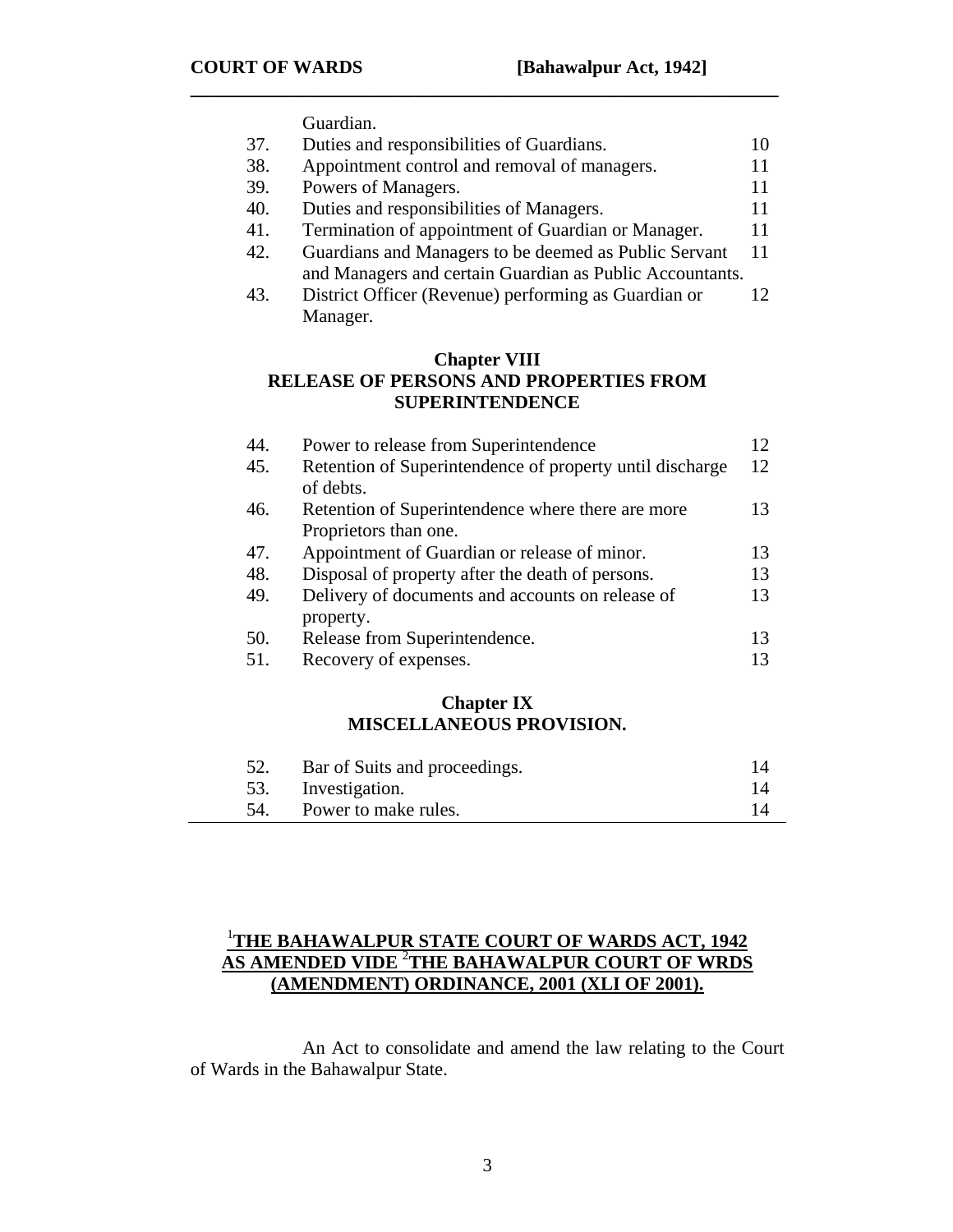WHEREAS it is expedient to consolidate and amend the law relating to the Court of Wards in [Bahawalpur]. It is hereby enacted as follows:-

**\_\_\_\_\_\_\_\_\_\_\_\_\_\_\_\_\_\_\_\_\_\_\_\_\_\_\_\_\_\_\_\_\_\_\_\_\_\_\_\_\_\_\_\_\_\_\_\_\_\_\_\_\_\_\_\_\_\_\_\_\_\_\_** 

# **Chapter I**

#### **P R E L I M I N A R Y.**

### **1.** (1) **Title and extent.---**This Act may be called **The Bahawalpur Court Of Wrds (Amendment) Ordinance, 2001 (XLI Of 2001).**

(2) It extends to the  $3$ [Districts of Bahawalnagar, Bahawalpur and Rahim Yar Khan].

**2. Authority of previous enactments.---**(1)All rules and appointments made, notifications and orders issued, authorities and powers conferred, farms and leases granted, rights acquired, liabilities incurred and other things done under any of the previous enactments shall, so far as may be, be deemed to have been respectively made, issued, conferred, granted, acquired, incurred and done under this Act.

(2) Any enactment or document referring to any of the previous enactments shall, so far as may be, be construed to refer to this Act or the corresponding portion thereof.

**3. Definitions.---**In this Act, unless there be something repugnant in the subject or context, the expression.

- (a) **"immovable property"** shall include land, benefits to arise out of land, and things attached to the earth or permanently fastened to anything which is attached to the earth, but shall not include growing crops or grass;
- (b) **"landholder"** shall mean a person who possesses any interest in land, whether as proprietor, assignee of the landrevenue, lessee of waste lands or otherwise;
- (c) **"minor"** shall mean a person who has not, within the meaning of the <sup>4</sup>[Majority Act, 1875], attained his majority; and
- (d) **"wards"** shall mean any person in respect of whose person, or the whole or any part of whose property, or of whose person, and property, the Court of Wards by this Act constituted for the time being has assumed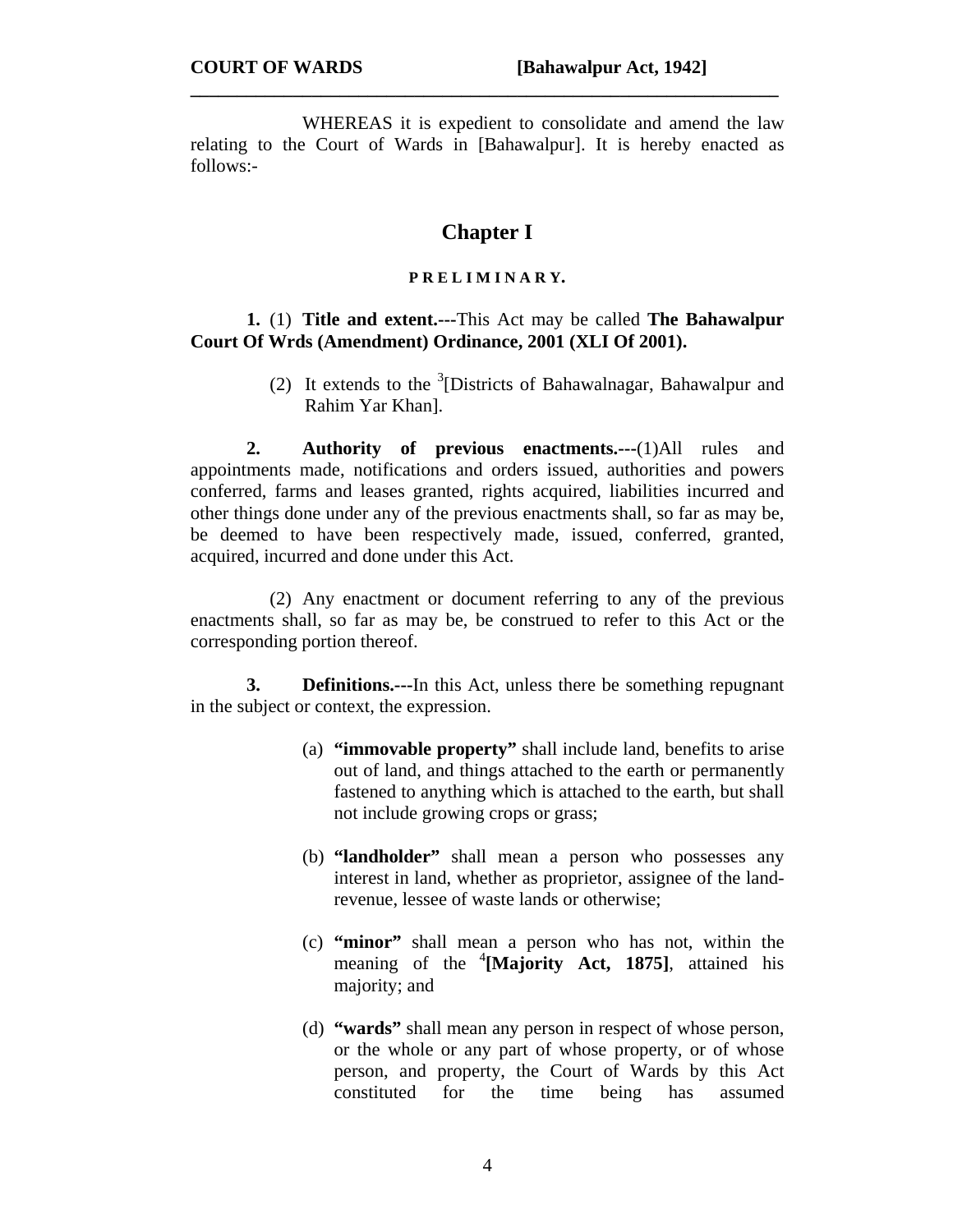Superintendence, but shall not include a joint proprietor, the Superintendence of whose property has been assumed by the Court of Wards under section 8.

# **Chapter II**

**\_\_\_\_\_\_\_\_\_\_\_\_\_\_\_\_\_\_\_\_\_\_\_\_\_\_\_\_\_\_\_\_\_\_\_\_\_\_\_\_\_\_\_\_\_\_\_\_\_\_\_\_\_\_\_\_\_\_\_\_\_\_\_** 

#### **THE COURT OF WARDS AND ITS JURISDICTION.**

**4. Constitution of the Court of Wards and its jurisdiction.---**  $5(1)$  The Executive District Officer (Revenue) of the District, within the limits of which any ward ordinarily resides or any property of any ward is situated, shall be the Court of Wards in respect of the person and the property of the such ward.

Provided that where any ward ordinarily resides within the jurisdiction of one Executive District Officer (Revenue) and his property or any part thereof is situated within the jurisdiction of any other Executive District Officer (Revenue), the Board of Revenue shall determine which Executive District Officer (Revenue) shall be the Court of Wards in respect of the person and the property of such ward.

(2) The Court of Wards may exercise all or any of the powers conferred on it by this Act either direct or through the <sup>6</sup>[District Officer (Revenue)] of the District, within the limits of which any ward may at any time, reside or any part of the property of any ward may be situated, or through any other person whom it may at any time, in respect of any ward or the whole or any part of the property of any ward, appoint in that behalf.

(3) The Court of Wards may, with the sanction of the <sup>7</sup>[Board of Revenue] from time to time, by general or special order, or by rule made under this Act, delegate any of its powers to any District Officer (Revenue) or other person as aforesaid, and may at any time, with the like sanction, revoke any such delegation.

(4) The powers and authority by this Act vested in the Court of Wards shall be exercised by it subject to the control of the Board of Revenue.

**5. Powers of Court of Wards to make order in certain cases directing the court of wards to assume Superintendence of properties of land-holders.**---(1) Any land-holder may apply to the  ${}^{8}$ [Court of Wards] to make an order directing that his property be placed under the Superintendence of the Court of Wards, and upon receiving any such applications, the Court of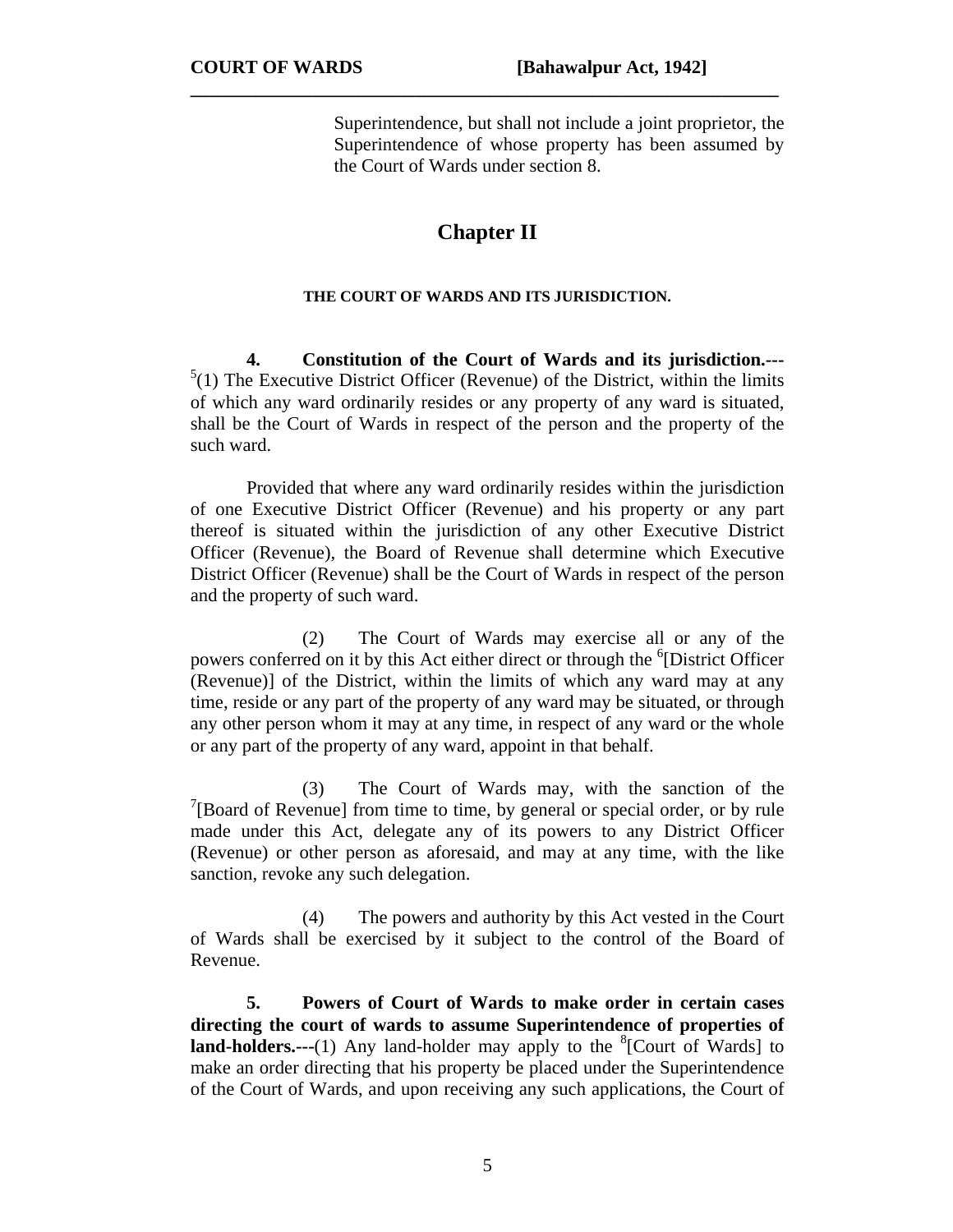Wards may, if it considers expedient in the public interest so to do, make order accordingly.

**\_\_\_\_\_\_\_\_\_\_\_\_\_\_\_\_\_\_\_\_\_\_\_\_\_\_\_\_\_\_\_\_\_\_\_\_\_\_\_\_\_\_\_\_\_\_\_\_\_\_\_\_\_\_\_\_\_\_\_\_\_\_\_** 

(2) When it appears to Court of Wards that any land-holder

is---

- (a) by reason of being a female; or
- (b) owing to any physical or mental defect or infirmity; or
- (c) owing to his having been convicted of a non-bailable offence and to his vicious habits or bad character; or
- (d) owing to his having entered upon a course of wasteful extravagance likely to dissipate his property;

incapable of managing or unfit to manage its affairs, the Court of Wards may make an order directing that the property of such land holder be placed under the Superintendence of the Court of Wards;

Provided that such an order shall not be made on the grounds stated in clause (d) unless such land-holder belongs to a family of political or social importance and the Court of Wards is satisfied that it is desirable, on grounds of public policy or general interest, to make such order.

(3) **Power of Court of Wards of its own motion to assume Superintendence.---**Every order made by the Court of Wards under sub-section (1) or sub-section (2), shall be final and shall not be called in question in any Court of Law.

**6.** When any land-holder is a minor or a person adjudged by a competent Court to be of unsound mind and incapable of managing his affairs, the Court of Wards may make an order assuming the Superintendence of the property, or the persons and property of such land-holder.

**7. Court of Wards shall assume Superintendence in cases in which an order is made under section 5 and may do so when Collector is appointed guardian.---**(1) When, in respect of any land-holder, an order is made by the  ${}^{9}$ [Court of Wards] under sub-section (1) or sub-section (2) of section 5, the Court of Wards, shall assume the Superintendence of the property of such land-holder, and may in its discretion also assume the Superintendence of his person.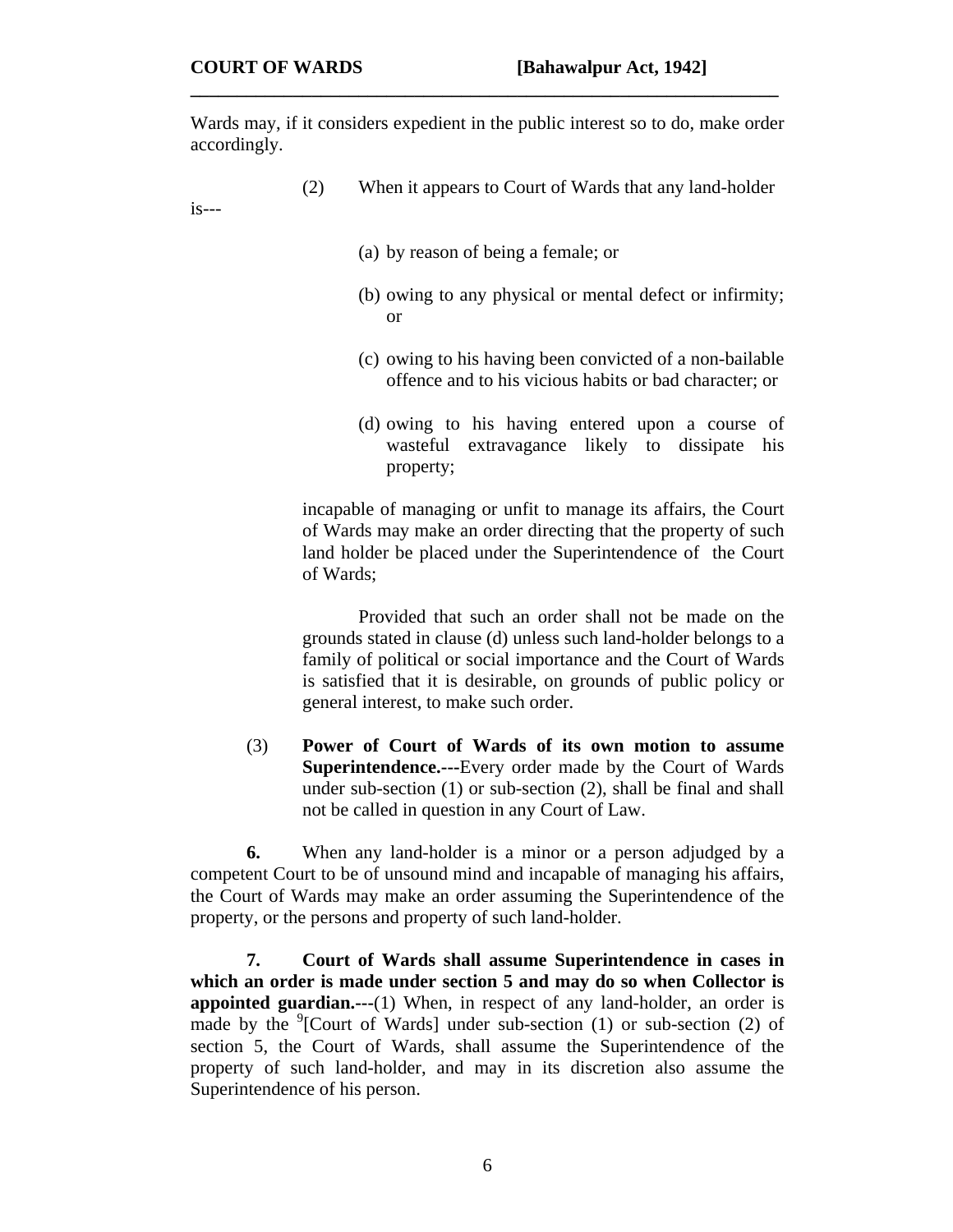(2) When the District Officer (Revenue) is appointed or declared to be guardian of the person or property, or both of a minor, under the provisions of section 18 of the Guardian and Wards Act, 1890, he shall intimate the fact to the Court of Wards, and the Court of Wards may thereupon, in its discretion, either assume, or refrain from assuming, the Superintendence of the person or property or both (as the case may be) of such minor, and the provisions of this Act shall, if such Superintendence be so assumed, apply to the person or property, or both (as the case may be), of such minor.

**\_\_\_\_\_\_\_\_\_\_\_\_\_\_\_\_\_\_\_\_\_\_\_\_\_\_\_\_\_\_\_\_\_\_\_\_\_\_\_\_\_\_\_\_\_\_\_\_\_\_\_\_\_\_\_\_\_\_\_\_\_\_\_** 

**8. Properties of which there are more proprietors than one.---** When there are two or more proprietors of any property and the shares of the several proprietors have not been separated off, and the Court of Wards, acting under section 6 or section 7, assumes the Superintendence of the property of one or more, but not all of such proprietors, the Court of Wards may assume the Superintendence, also of the shares of such joint-proprietor or jointproprietors paying any such proprietor the surplus income, accruing from his share of the property. The Superintendence assumed under this section shall extend only to the management of the share of the joint proprietor in such joint property and shall not as regards such share include the power to sell or mortgage the same or any part thereof, or to grant a lease thereof for a period exceeding 10 years or to create any charge therein or interest therein.

**9. Notification of assumption of Superintendence.---**Whenever the Court of Wards assumes the Superintendence of the person or property of any person under any of the provisions of this Act, the order of assumption shall be notified in the  $^{10}$ [Gazette], and shall specify the district the District Officer (Revenue) of which shall be put in charge on behalf of the Court of Wards.

**10. Operation and finality of orders made under sections 6,7 and 8---**Every order made by the Court of Wards assuming under sections 6,7 and 8, respectively, the Superintendence of the person or property, or both, of any person shall take effect from the date fixed in this behalf in the notification published under section 9, and shall be final and shall not be called in question in any Court of Law.

# **Chapter III.**

#### **INQUIRY AND ACTION PRECEDING ASSUMPTION OF SUPERINTENDENCE.**

 **11. Inquiry by Deputy Commissioner in order to satisfy himself as to whether action should be taken under the Act.---**(1) For the purpose of satisfying himself as to whether, in respect of any land-holder:-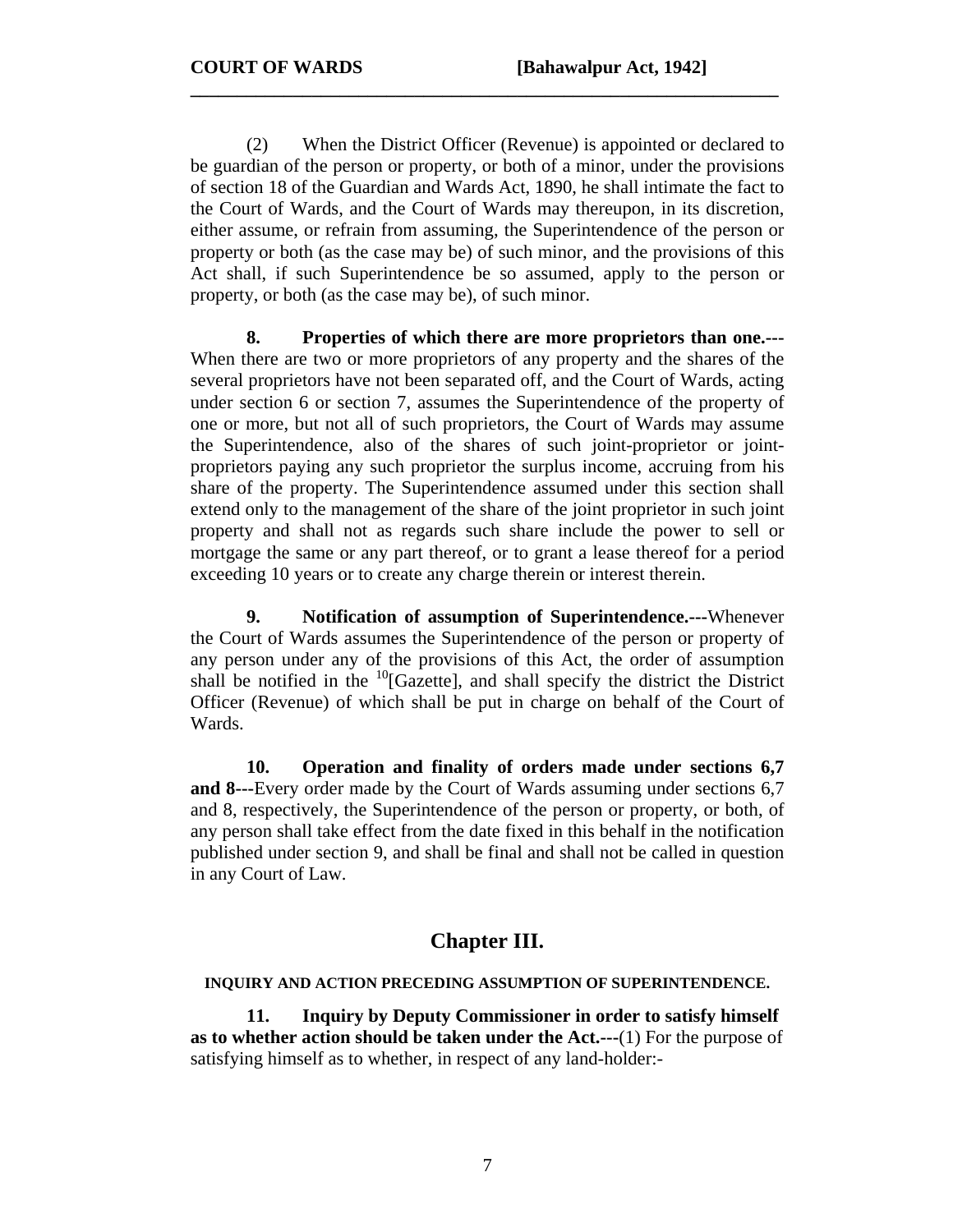- (a) Court of Wards should be moved to make an order under sub-section (2) of section 5, or
- (b) The Court of Wards should be moved to make an order under section 6.

or for the purpose of making any report which may be called for in connection with any application of a land-holder under sub-section (1) of section 5, the District Officer (Revenue) may make such inquiry into the circumstances of such land-holder, as he may deem necessary, and, pending the taking of any such action, may issue such orders for the temporary custody and protection of the person or property, or both, of such land-holder, as he thinks fit.

**\_\_\_\_\_\_\_\_\_\_\_\_\_\_\_\_\_\_\_\_\_\_\_\_\_\_\_\_\_\_\_\_\_\_\_\_\_\_\_\_\_\_\_\_\_\_\_\_\_\_\_\_\_\_\_\_\_\_\_\_\_\_\_** 

 (2) If the land-holder be a minor, the District Officer (Revenue) may direct that the person, if any, then having the custody of the minor, shall produce him, or cause him to be produced, at such place and time as the District Officer (Revenue) appoints, and may make such order for the future custody of the minor, pending the orders of the Court of Wards, as he thinks proper.

 (3) If the minor is a female who ought not to be compelled to appear in public, the direction under sub-section (2) shall require her to be produced in accordance with the manners and customs of the country.

 (4) If the land-holder is alleged to be or is of unsound mind, the District Officer (Revenue) shall make application to the District Judge with a view to an inquiry being made by such Court for the purpose of ascertaining whether such person is or is not of unsound mind and incapable of managing his affairs.

**12.** Procedure in inquiry....(1) For the purposes of every inquiry to be made, or direction to be given, in pursuance of any of the provisions of this Act, the District Officer (Revenue) may exercise all or any of the powers of a Civil Court under the Code of Civil Procedure.

(2) For the purpose of protecting the property or any part thereof, of any land-holder pending an inquiry under sub-section (1) of section II, the District Officer (Revenue) may, subject to the direction and control of the Court of Wards, take possession thereof and appoint a manager and such caretakers in respect thereto as he may deem fit.

# **Chapter IV**

#### **WARDSHIP AND ITS CONSEQUENCES.**

 **13. Visiting of property of wards in the Court of Wards.---**(1) Upon the publication of a notification under section 9, in respect of the property of any person, the whole of such property, at the date of the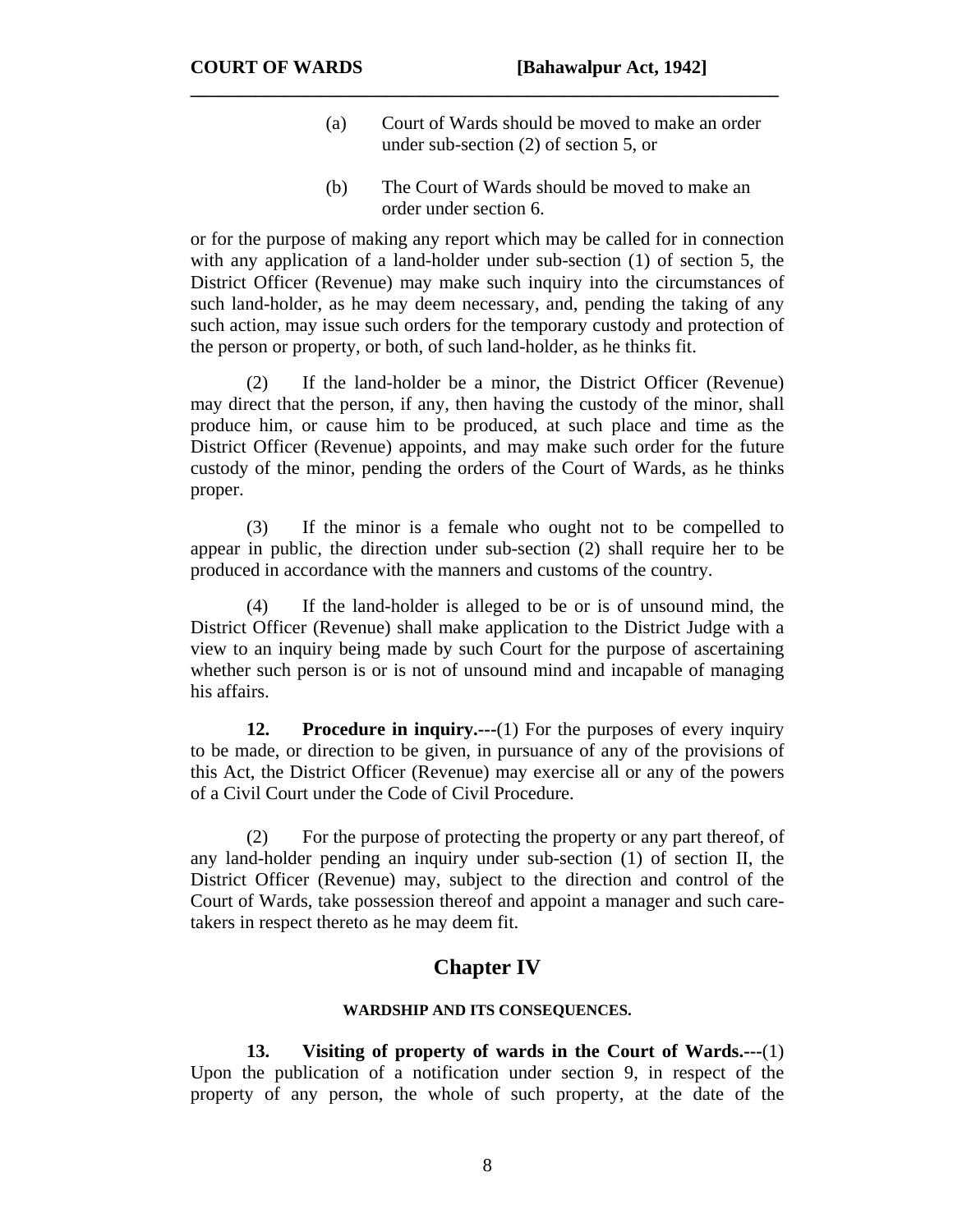notification, shall vest in the Court of Wards, and shall remain so vested until the Court of Wards shall, by notification under section 50, divest itself of the Superintendence of the whole or any part thereof or is otherwise divested of such Superintendence in due course of law.

**\_\_\_\_\_\_\_\_\_\_\_\_\_\_\_\_\_\_\_\_\_\_\_\_\_\_\_\_\_\_\_\_\_\_\_\_\_\_\_\_\_\_\_\_\_\_\_\_\_\_\_\_\_\_\_\_\_\_\_\_\_\_\_** 

(2) All rights accruing to and property inherited by or vesting in any ward after the publication of a notification under section 9, and while the property of such ward is under the Superintendence of the Court of Wards, shall vest in the Court of Wards;

 Provided that the Court of Wards may, in its discretion, assume, or refrain from assuming, the Superintendence of any property, which any ward may acquire, otherwise than by inheritance, subsequent to the date of the notification published under section 9.

**14. Non-liability of land vested in the Court of Wards to sale for arrears of revenue.---**(1) No land under the Superintendence of the Court of Wards shall be sold for arrears of revenue accruing while such land is under such Superintendence.

- **15.** Disabilities of Wards.---(1) No ward shall be competent:-
	- (a) to transfer or create any charge on, or interest in, the whole or any part of his property, which is under the Superintendence of the Court of Wards, or to enter into any contract which may involve him in pecuniary liabilities:

Provided that nothing in this clause shall be deemed to affect the capacity of a ward to enter into a contract of marriage; but he shall not incur, in connection herewith, any pecuniary liability, except such as, having regard to the personal law, to which he is subject, and to his rank and circumstances, the Court of Wards may, in writing, declare to be reasonable.

> (b) without the previous sanction, in writing, of the Court of Wards, (1) to adopt or (2) to give permission to adopt, or (3) to dispose of any property by will.

**16. Contain disabilities in certain cases.---**(1) When the property of any land-holder, in respect of whom an order has been made under subsection (1) or on the last ground stated in sub-section (2) of section 5, is released from the Superintendence of the Court of Wards, such land-holder shall not be competent, without the previous sanction of Board of Revenue to alienate the whole or any part of the immovable property, which has been so released, in any way, or to create any charge upon any such property extending beyond his life time, and every transfer made or attempted to be made, or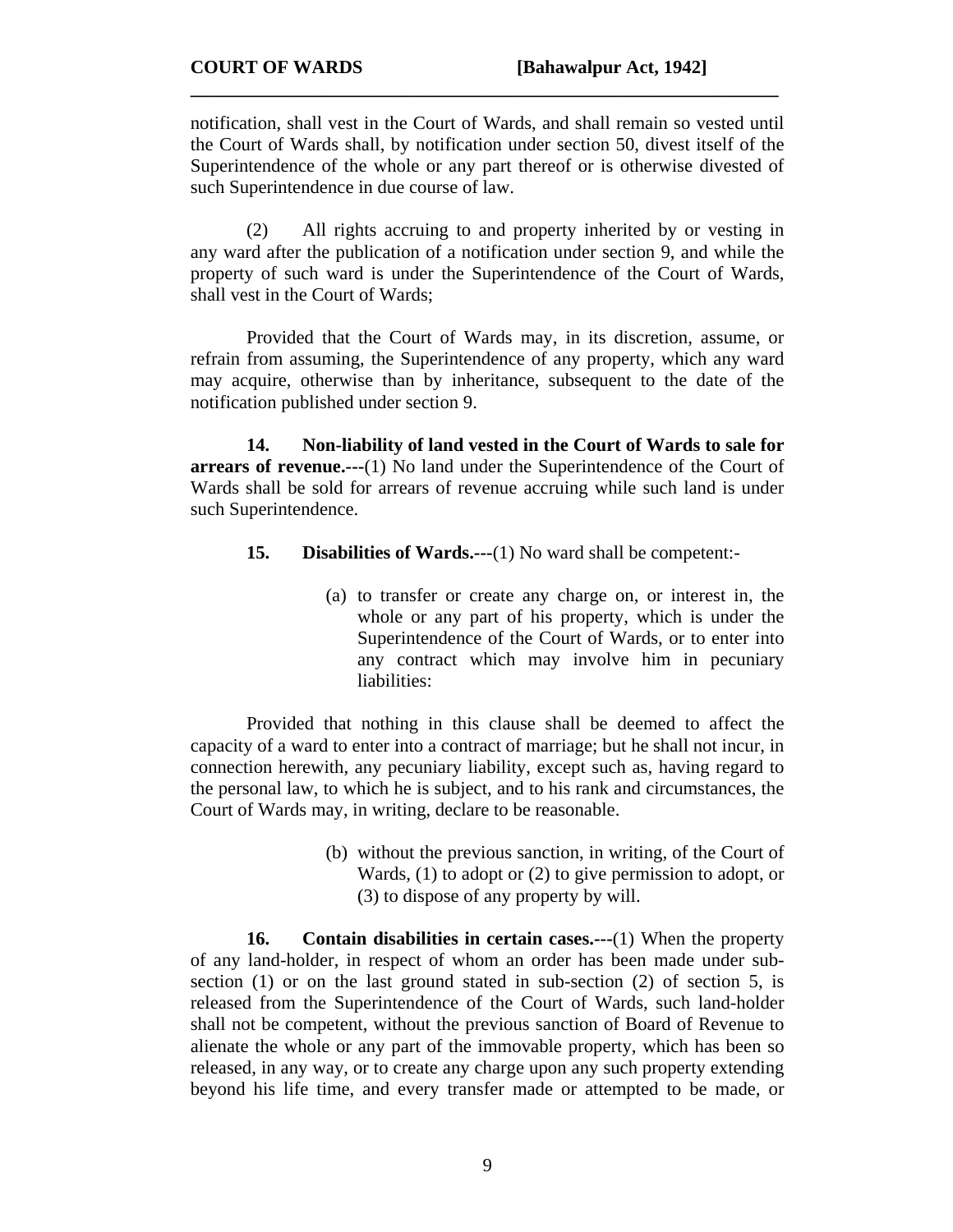charge created or attempted to be created, in contravention of this provision, shall be void.

**\_\_\_\_\_\_\_\_\_\_\_\_\_\_\_\_\_\_\_\_\_\_\_\_\_\_\_\_\_\_\_\_\_\_\_\_\_\_\_\_\_\_\_\_\_\_\_\_\_\_\_\_\_\_\_\_\_\_\_\_\_\_\_** 

(2) No suits shall be brought whereby to charge any person upon any promise made after he has ceased to be a ward to pay any debt contracted during the period when he was a ward, or upon any ratification made after he has ceased to be a ward of any promise or contract made during the above period, whether there shall or shall not be any new consideration for such promise or, ratification.

**17. Power of the Court of Wards to take action on behalf of Wards and to deal with their properties.---**(1) The Court of Wards may, at any time, mortgage or sell the whole or any part of the property of a ward, and may grant leases or farms of the whole or any part of such property for such terms as it thinks fit, and may make such remissions of rental or other arrears and may generally and from time to time pass all such orders and do all such acts, not inconsistent with the provisions of this or any other enactment for the time being in force, as it may deem to be for the advantage of the Ward or the benefit of his property.

(2) The Court of Wards may, for the purpose of raising a loan for the benefit of a Ward of his property, hypothecate, with the consent of the Board of Revenue any muafi, pension or assignment of land revenue held by the Ward.

**18. Deeds other instruments.---**(1) All deed, contracts or other instruments executed by the Court of Wards in the exercise of its powers of Superintendence under this Act, shall be executed by the Court of Wards in its own name.

 (2) Covenants entered into by the Court of Wards shall be binding on the Court of Wards only so long as the Ward or the property affected by such covenants remains under its Superintendence and only to the extent of such property; and such covenants shall be binding on the Ward or on the person entitled to such property after the Ward or the property of both (as the case may be) shall be have been released from Superintendence.

 (3) This section shall also apply to all deeds, contracts and other instruments executed before the commencement of this Act.

**19. Notice of suit.---** No suit relating to the person of any Ward or to any property under the Superintendence of the Court of Wards shall be instituted in any Civil or Revenue Court until the expiration of two months after notice, in writing, has been delivered to or left at, the Office of the District Officer (Revenue) of the District specified in the order of assumption in the notification under section 9, stating the name and place of abode of the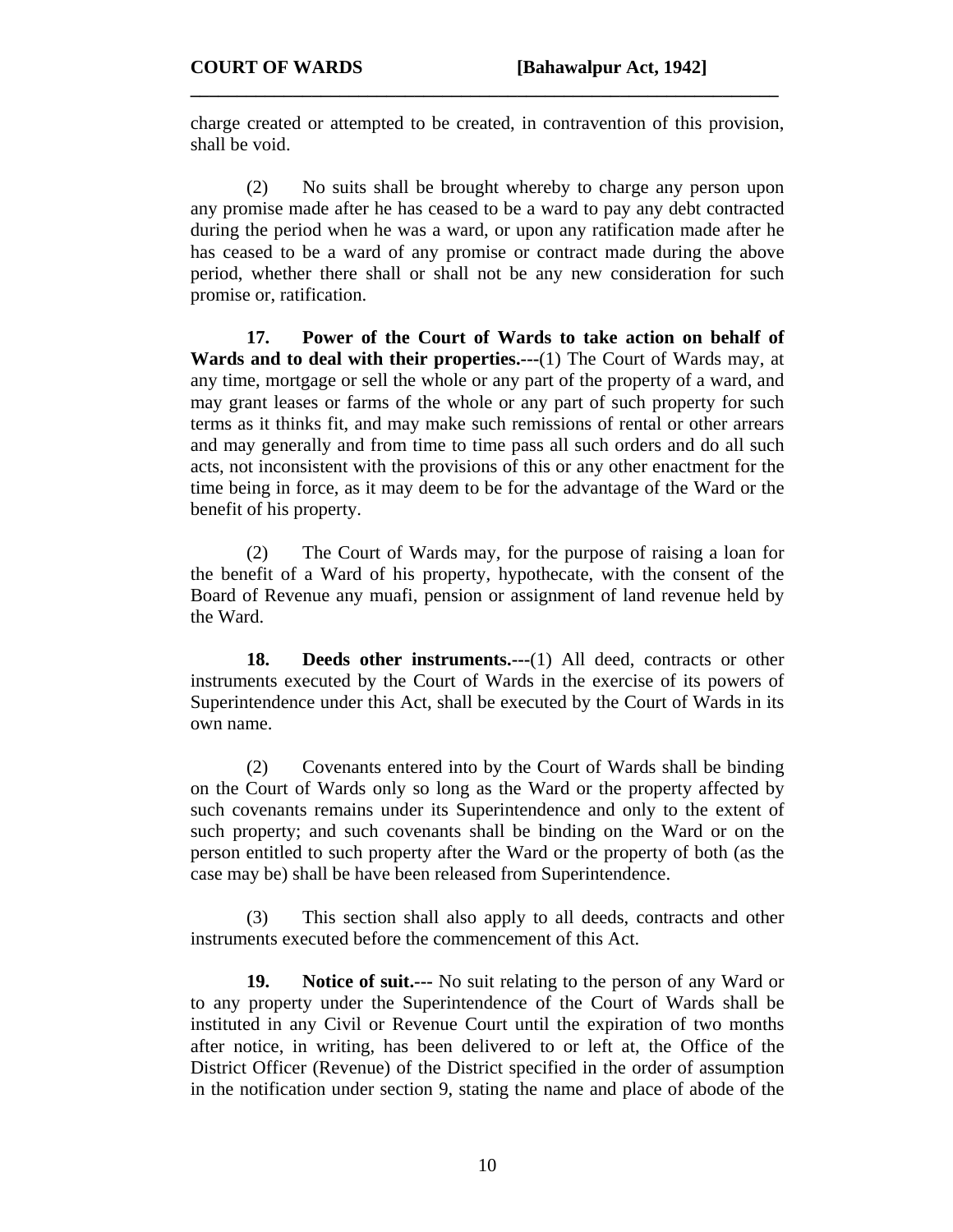intending plaintiff, the cause of action and the relief which he claims; and the plaint shall contain a statement that such notice has been so delivered or left:

**\_\_\_\_\_\_\_\_\_\_\_\_\_\_\_\_\_\_\_\_\_\_\_\_\_\_\_\_\_\_\_\_\_\_\_\_\_\_\_\_\_\_\_\_\_\_\_\_\_\_\_\_\_\_\_\_\_\_\_\_\_\_\_** 

 Provided that notice under this section shall not be required in the case of any suit, the period of limitation for which will expire within three months from the date of the notification under section 9.

**20. Suits to be in the name of Court of Wards.---**(1) No suit (a) by or on behalf of a ward; or (b) affecting any property under the Superintendence of the Court of Wards shall be brought without the authority of the Court of Wards, or of such officer as it may appoint in that behalf, and in every such suit brought with such authority, the Court of Wards shall be named as plaintiff.

 (2) In every suit against a ward or affecting property under the Superintendence of Court of Ward shall be named as the defendant.

 (3) Suits, brought by or against any Court of Wards, may be instituted and conducted or defended on behalf of the Court of Wards by the District Officer (Revenue) of the District, specified in the order of assumption in the notification under section 9, or by the manager or other person authorized, by general or special order or rule made under this Act, in that behalf, by the Court of Wards.

### **Chapter V.**

#### **GENERAL PROVISIONS AS TO THE SUPERINTENDENCE OF THE PERSONS AND PROPERTIES OF WARDS.**

 **21. Court of Wards assuming Superintendence of the property to take possession thereof procedure as to property situate in other districts.---** As soon as conveniently may be after the assumption, by the Court of Wards, of the Superintendence of the property of any person, the District Officer (Revenue) of every district, within which any part of such property may be situated, or some person authorized, in writing, by him in this behalf, shall take possession of all such property and all accounts and papers relating thereto, and shall do all other acts and things which may be necessary to secure and protect the same and place it under proper custody and control.

**22. Powers of Court of Wards as to Superintendence and control Audit of accounts and management of legal affairs of wards and properties.---** The Court of Wards may from time to time direct such provisions as it may think fit to be made in respect of the:-

> (1) superintendence and supervision of the persons of the wards and properties under its superintendence;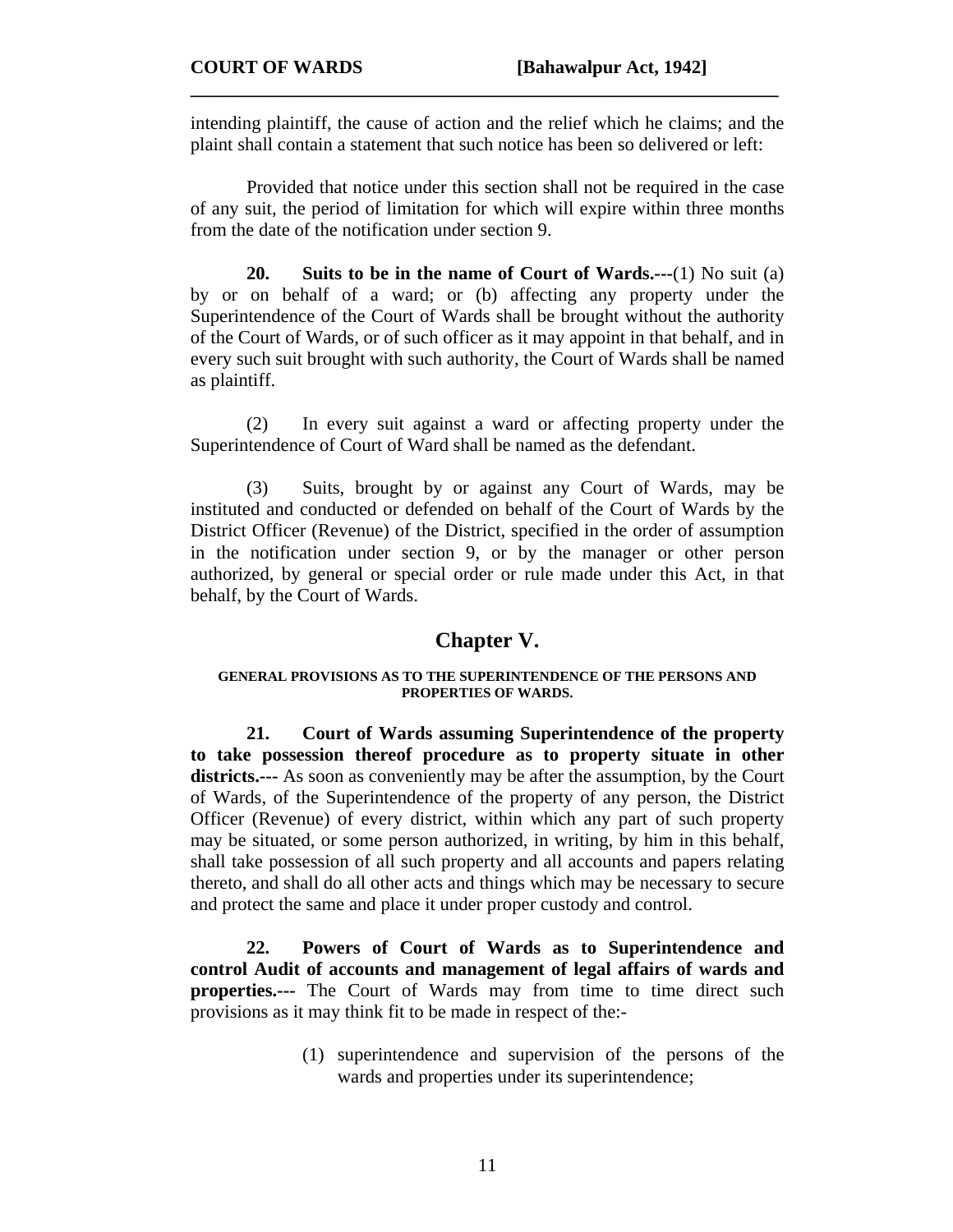- (2) periodical or special audit, by an independent auditor, of the accounts of properties generally, or of any particular property, as it may think fit;
- (3) management of the legal affairs of properties generally, or of any particular property, as it may think fit.

**23. Powers of Court of Ward to charge expenses against properties under its Superintendence.---**The Court of Wards may from time to time regulate the expenses to be incurred in the supervision, care and management of the wards and properties under its Superintendence, and generally in carrying out all or any of the purposes of this Act, and may order that such expenses, or any of them, including all salaries, gratuities, and leave allowances of establishment and all contingent and other expenses, whatsoever, which it shall consider requisite, be charged against such property generally, or against any one or more properties comprised in such property, for the purposes of which such establishments are, or have been, entertained or such expenses have been incurred.

**\_\_\_\_\_\_\_\_\_\_\_\_\_\_\_\_\_\_\_\_\_\_\_\_\_\_\_\_\_\_\_\_\_\_\_\_\_\_\_\_\_\_\_\_\_\_\_\_\_\_\_\_\_\_\_\_\_\_\_\_\_\_\_** 

**24. Residence and education of Wards.---**(1) The Court of Wards may pass such orders as it thinks fit in respect of the residence of any ward, whose person is for the time being under its Superintendence, and when he is a male minor, in respect of his education.

(2) The Court of Wards may from time to time require any such male or minor ward to attend such tutor, class, school or colleges, for the purposes of education, as it thinks fit.

**25. Allowance for wards and his family.---**(1) The Court of Wards may, from time to time, determine what sum shall be allowed in respect of the expenses of any ward and of his family and dependents.

(2) The Court of Wards may, from time to time, determine what sums may be spent on the educating of any minor ward, whose person is for the time being under its Superintendence.

# **Chapter VI.**

#### **ASCERTAINMENT AND LIQUIDATION OF LIABILITIES OF WARDS.**

 **26. Notice to claimant.---**(1) On the publication of a Notification under section 2, the District Officer (Revenue) of the District specified in the order of assumption, whom the Court of Wards may appoint in that behalf, shall publish in the Gazette a Notice in the Urdu language, calling upon all persons having claims against the ward or against the property under the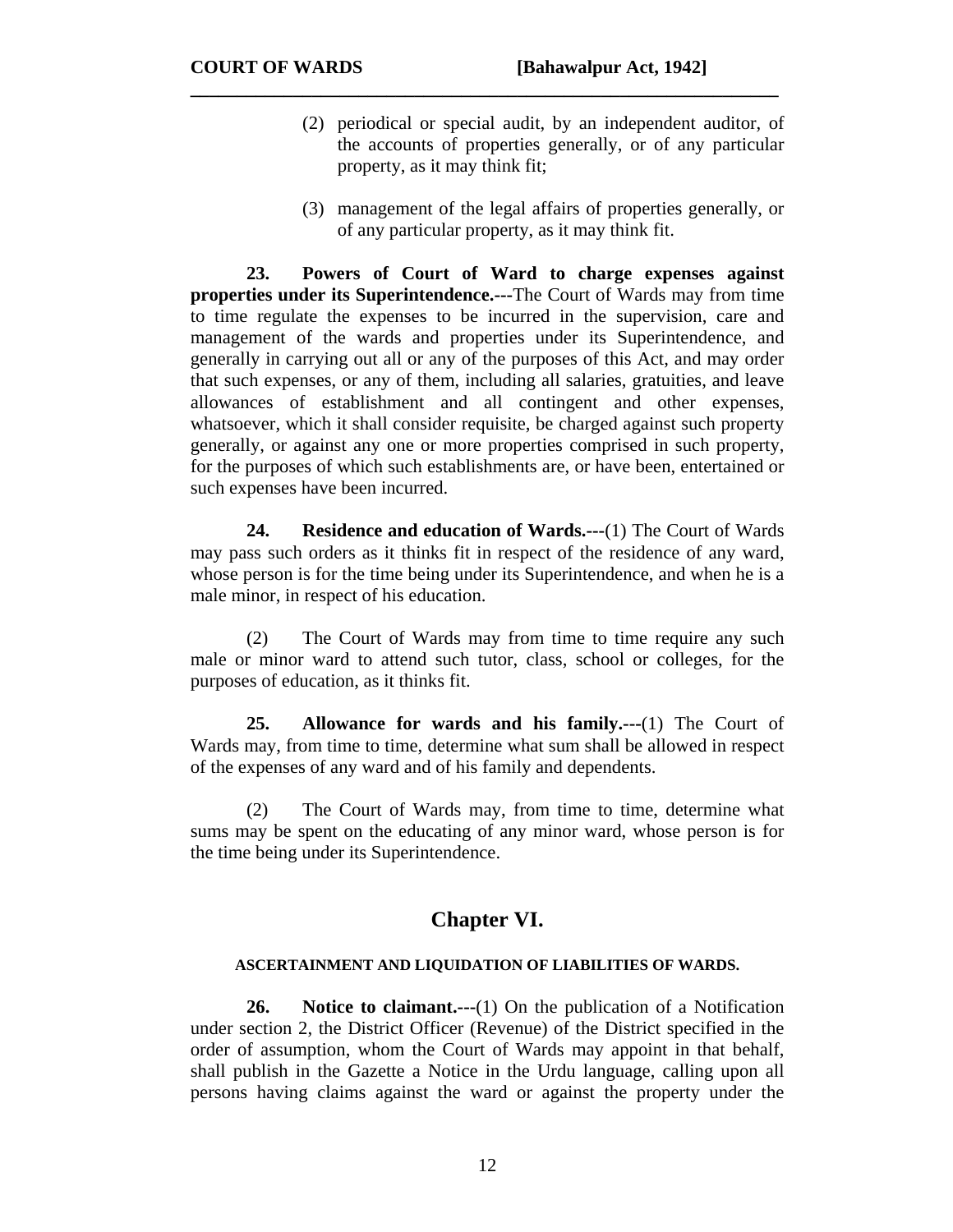Superintendence of the Court of Wards, to notify the same, in writing, to such District Officer (Revenue) within six months from the date of the publication of the Notice.

**\_\_\_\_\_\_\_\_\_\_\_\_\_\_\_\_\_\_\_\_\_\_\_\_\_\_\_\_\_\_\_\_\_\_\_\_\_\_\_\_\_\_\_\_\_\_\_\_\_\_\_\_\_\_\_\_\_\_\_\_\_\_\_** 

 (2) The Notice may also be published at such places and in such other manner as the Court of Wards may, by general or special order, direct or by rule, made under this Act, prescribe.

 (3) The District Officer (Revenue), may, if he is satisfied that any claimant had reasonable excuse for not submitting his statement or claim within six months, receive his claim at any time after the expiry of the period aforesaid but any claim, so received, shall, unless the District Officer (Revenue) otherwise directs and not withstanding any law, contract, decree or awards to the contrary, cease to carry interest from the date of the expiry of the period aforesaid.

**27. Statement of claim.---**(1) Every claimant shall, together with his statement of claim, present full particulars thereof.

 (2) Every document (including entries in books of account) on which the claimant found his claim, or on which he relies in support thereof, shall be produced before the District Officer (Revenue) with the statement of claim.

 (3) Every such document shall be accompanied by a true copy of the same. The District Officer (Revenue), or such officer, as he may appoint in that behalf, shall mark the original document for the purpose of identification, and, after examining and comparing the copy with it, shall retain the copy and return the original to the claimant.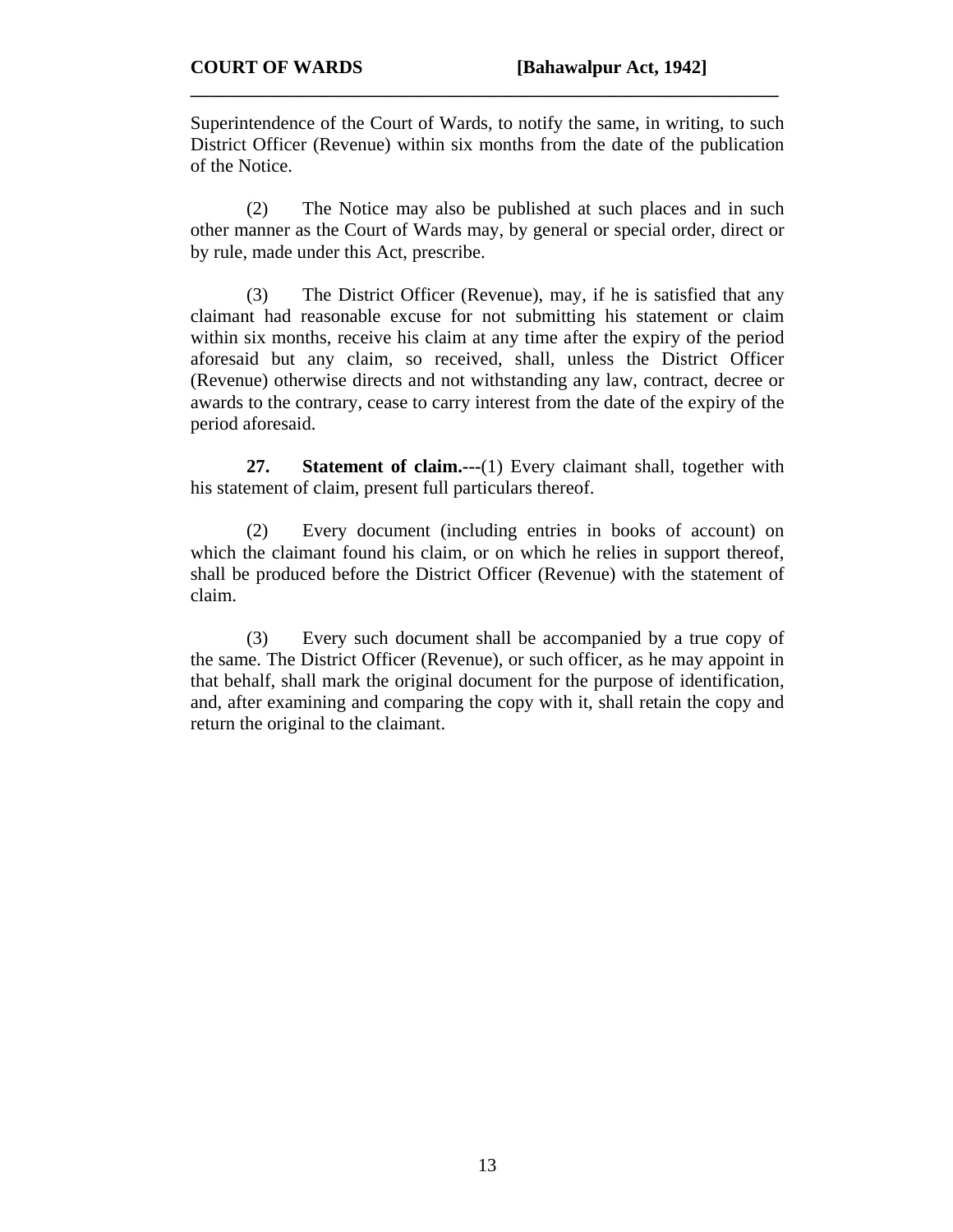**28. Examination into admission and rejection of claims.---**The District Officer (Revenue) shall, after such inquiry as he may consider necessary, decide, as to each claim, made against any ward or property, in manner in section 26 and section 27 provided, whether such claim is, either in whole or in part, to be admitted or disallowed, and shall intimate, in writing, his decision in respect of each such claim to the claimant thereof. If such liabilities cannot be paid at once, the decision shall fix the interest (if any) to be paid thereon from the date of such decision to the date of the payment and discharge of such claim.

**\_\_\_\_\_\_\_\_\_\_\_\_\_\_\_\_\_\_\_\_\_\_\_\_\_\_\_\_\_\_\_\_\_\_\_\_\_\_\_\_\_\_\_\_\_\_\_\_\_\_\_\_\_\_\_\_\_\_\_\_\_\_\_** 

**29. Bar of claims not duly notified.---** Every debt or liability (other than debts due to or liabilities incurred in favour of the Government) to which any ward is subject or with which any property under the Superintendence of the Court of Wards or any part thereof, is charged, and which is not duly notified to the said District Officer (Revenue) within the time and in the manner hereinbefore prescribed shall, subject to the provisions of the Limitation Act, be deemed for all purposes and on all occasions, whether during the continuance of the Superintendence of the Court of Wards or afterwards, to have been duly discharged.

 Provided that the provisions of this section shall not be deemed to extinguish any such debt or liability in any case in which the Court of Wards, after assuming the Superintendence of such property, releases the same from such Superintendence, without ascertaining or dealing with the liabilities thereof, as in this chapter provided in that behalf and that, in any such case, in computing the period of limitation applicable to any suit or application for the recovery of any such debt or the enforcement of any such liability, the time from the date of the notification of claim under section 26, to the date of the release of the property from the Superintendence of the Court of Wards, shall be excluded.

**30. Exclusion of document not produced.---** If any document, in the possession or under the control of the claimant, is not produced by him as required by section 27, such document shall not be admissible in evidence in any suit or proceeding thereafter brought against a Ward or as affecting any property under the Superintendence of the Court of Wards by the claimant, or by any person claiming under him.

**31. Decrees against wards, their properties and their execution.- --**(1) Nothing contained in this chapter shall be deemed to empower the District Officer (Revenue) to disallow any claim, notified under section 26, which is based upon a decree passed by any competent Court, and any such decree may be proved by the production of a certified copy of the same, accompanied by a certificate from the proper Court that such decree remains unsatisfied.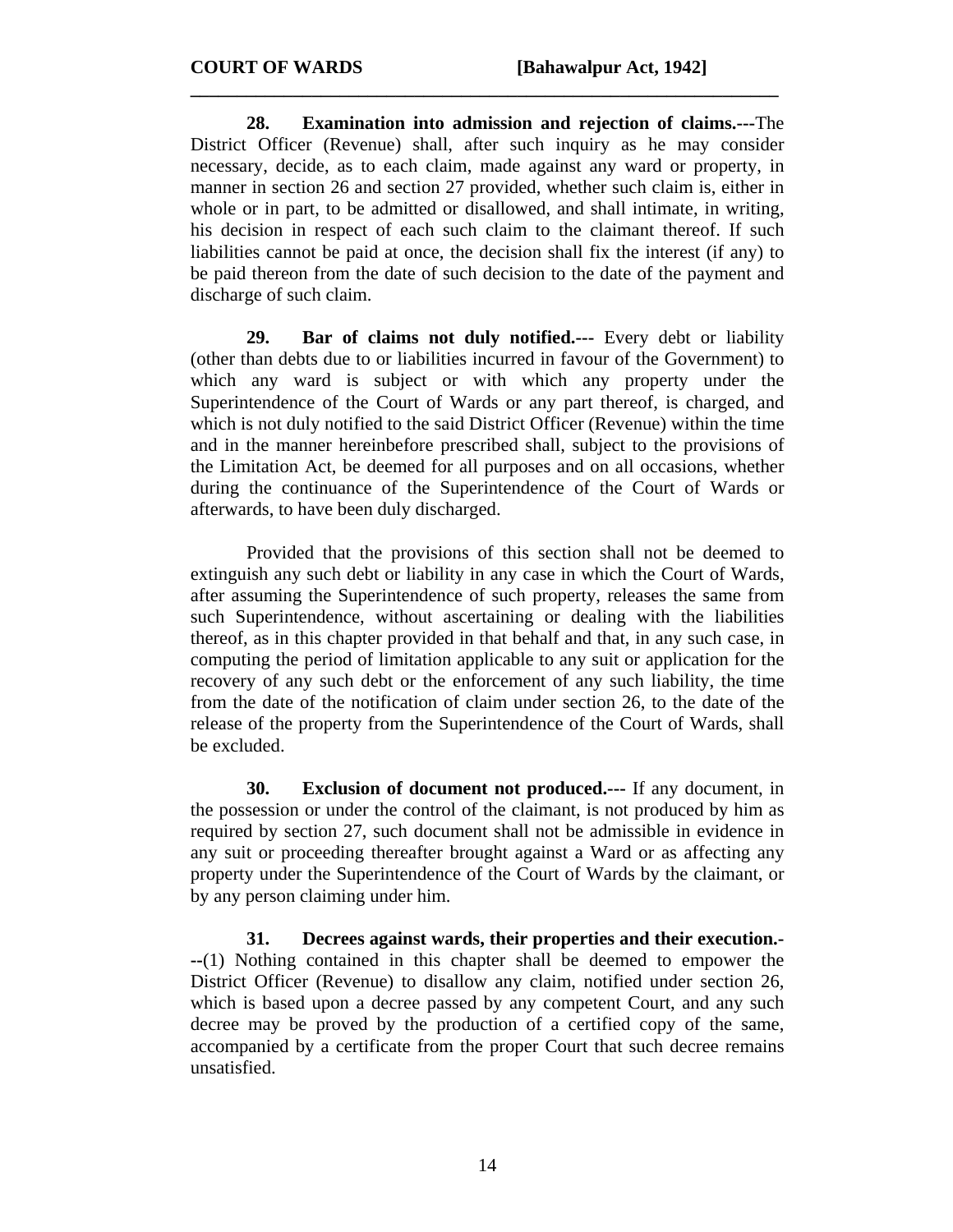(2) On the publication of a notice under section 26, all suits and all proceedings in execution of any decree against a ward or as affecting any property under the Superintendence of the Court of Wards, then pending in any Civil Court shall be stayed until the plaintiff or the decree-holder files a certificate that the claim has been notified in accordance with section 26.

**\_\_\_\_\_\_\_\_\_\_\_\_\_\_\_\_\_\_\_\_\_\_\_\_\_\_\_\_\_\_\_\_\_\_\_\_\_\_\_\_\_\_\_\_\_\_\_\_\_\_\_\_\_\_\_\_\_\_\_\_\_\_\_** 

 (3) No fresh proceedings in execution of any decree against a ward or as affecting such property other than a decree in respect of a transaction subsequent to the date of the notification under section 9, shall be instituted in, nor shall any attachment or other process in execution of such decree be issued by, any Civil Court until the decree-holder files a certificate to the effect specified in clause (2).

**32. Saving of right to sue to certain cases.---**(1) Subject to the provisions of section 19 and section 31, nothing in this chapter shall be construed as preventing any claimant from bringing or prosecuting any suit, in any competent Court, in respect of any claim, which has been duly notified within the time and in the manner here-before prescribed, to the District Officer (Revenue) and which has, whether in whole or in part, been disallowed by him, but no suit shall at any time be brought or be maintainable in respect of any claim, which has not been so notified or to set aside or modify the order of a District Officer (Revenue) (if any) fixing a date for the payment of such claim or regulating the order on which claims against the ward or properties, under the Superintendence of the Court of Wards, shall be paid.

 (2) **Appeal and revision.---**In computing any period of limitation prescribed by the Limitation Act or section 230 of the Civil Procedure Code, every period during which proceedings have been stayed or temporarily barred by reasons of the provisions of this section or of section 31 shall be excluded.

**33.** No appeal shall lie from any decision given or order made by a District Officer (Revenue) under this chapter, but nothing in this section shall be deemed in any way to limit or interfere with the power of the Court of Wards to revise any such decision or order.

**34. Provincial Government may confer the powers of Deputy Commissioner on any person.---**For the purposes of this Chapter, Board of Revenue may, at any time or at any stage of any proceeding there-under, invest any person with all or any of the powers of a District Officer (Revenue).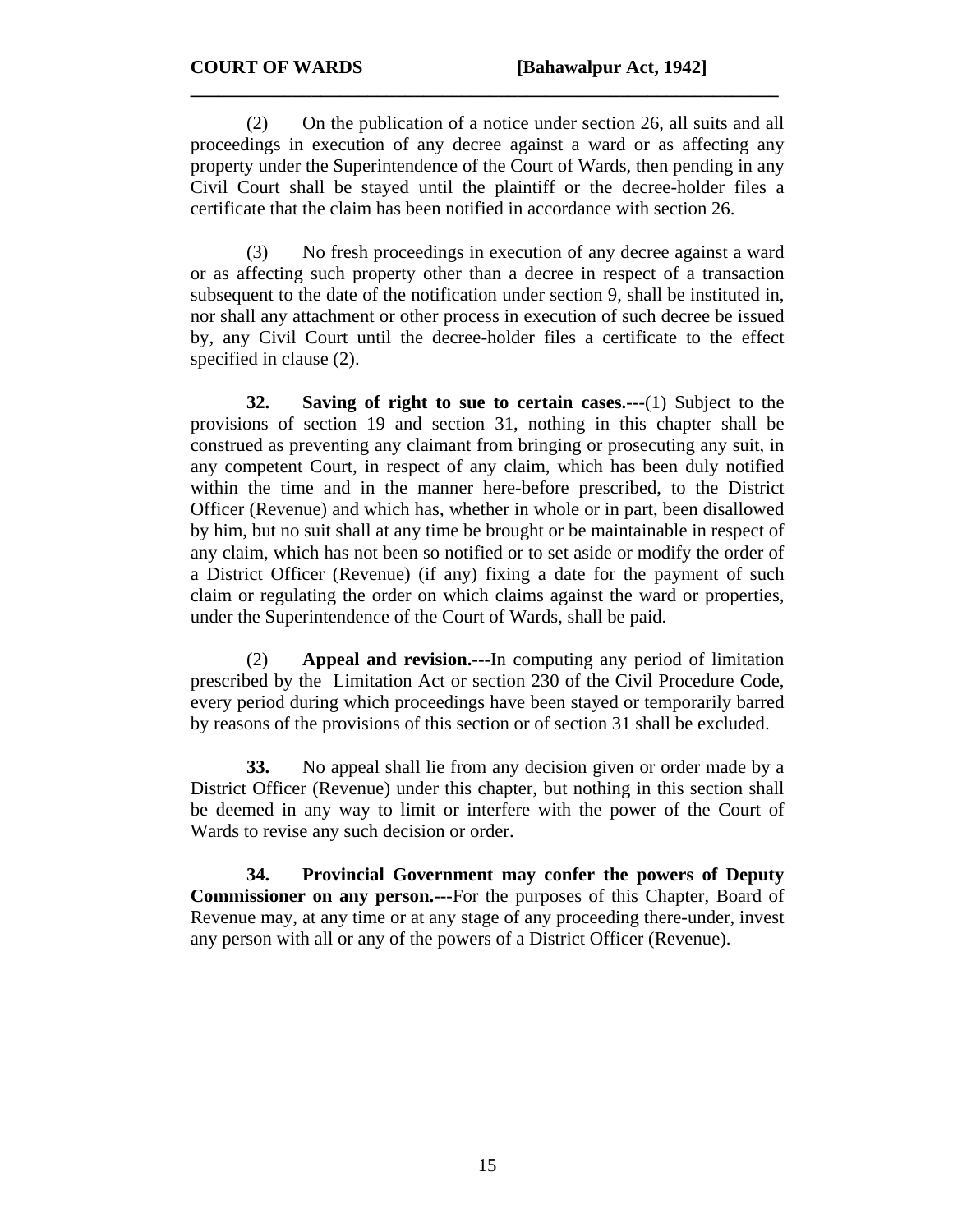# **Chapter VII.**

**\_\_\_\_\_\_\_\_\_\_\_\_\_\_\_\_\_\_\_\_\_\_\_\_\_\_\_\_\_\_\_\_\_\_\_\_\_\_\_\_\_\_\_\_\_\_\_\_\_\_\_\_\_\_\_\_\_\_\_\_\_\_\_** 

#### **GUARDIANS AND MANAGERS.**

 **35. Appointment, removal and Control of guardians and tutors,---**(1) The Court of Wards may from time to time appoint guardians for the care of the persons of such wards as are minors or of unsound mind, or are suffering from any physical or mental defect or infirmity, or are females and unmarried, and may control and remove such guardians, and no appointment of a guardian for any ward shall be valid unless and until it has been confirmed by the Court of Wards.

 (2) In appointing a guardian under this section, the Court of Wards shall be guided, as far as may be, by the provisions of section 17 of the  $10$ [Guardians and Wards Act, 1890], and if a ward leaves or is removed from the custody of a guardian, appointed under this section, the District Officer (Revenue) of the District specified in the notification issued under section 9, may exercise the power conferred by section 25 of the said Act on a Court as defined in that Act.

 (3) The Court of Wards may appoint any persons to be the tutor of any minor male ward and may control and remove such tutor, every tutor so appointed shall discharge such duties and regulate his conduct in such manner as the Court of Wards may from time to time direct.

**36. No person who can succeed to ward to be appointed guardian.---**No person who would be the next legal heir of a ward, or would otherwise be immediately interested in outliving a ward, shall be appointed to be his guardian; but nothing in this section shall apply to the mother of a ward or to be a testamentary guardian.

**37. Duties and responsibilities of guardians.---**A guardian appointed under this chapter shall be charged with the custody of the ward, and shall subject to the supervision and direction of the Court of Wards, and the rules (if any) made under this Act, in that behalf, make suitable provision for his maintenance, health and, if he be a minor, his education and such other matters as the personal law, to which the ward is subject, requires and shall:-

- (a) give such security, if any, as the Court of Wards thinks fit for the due performance of his duty;
- (b) submit such accounts as the Court of Wards may direct;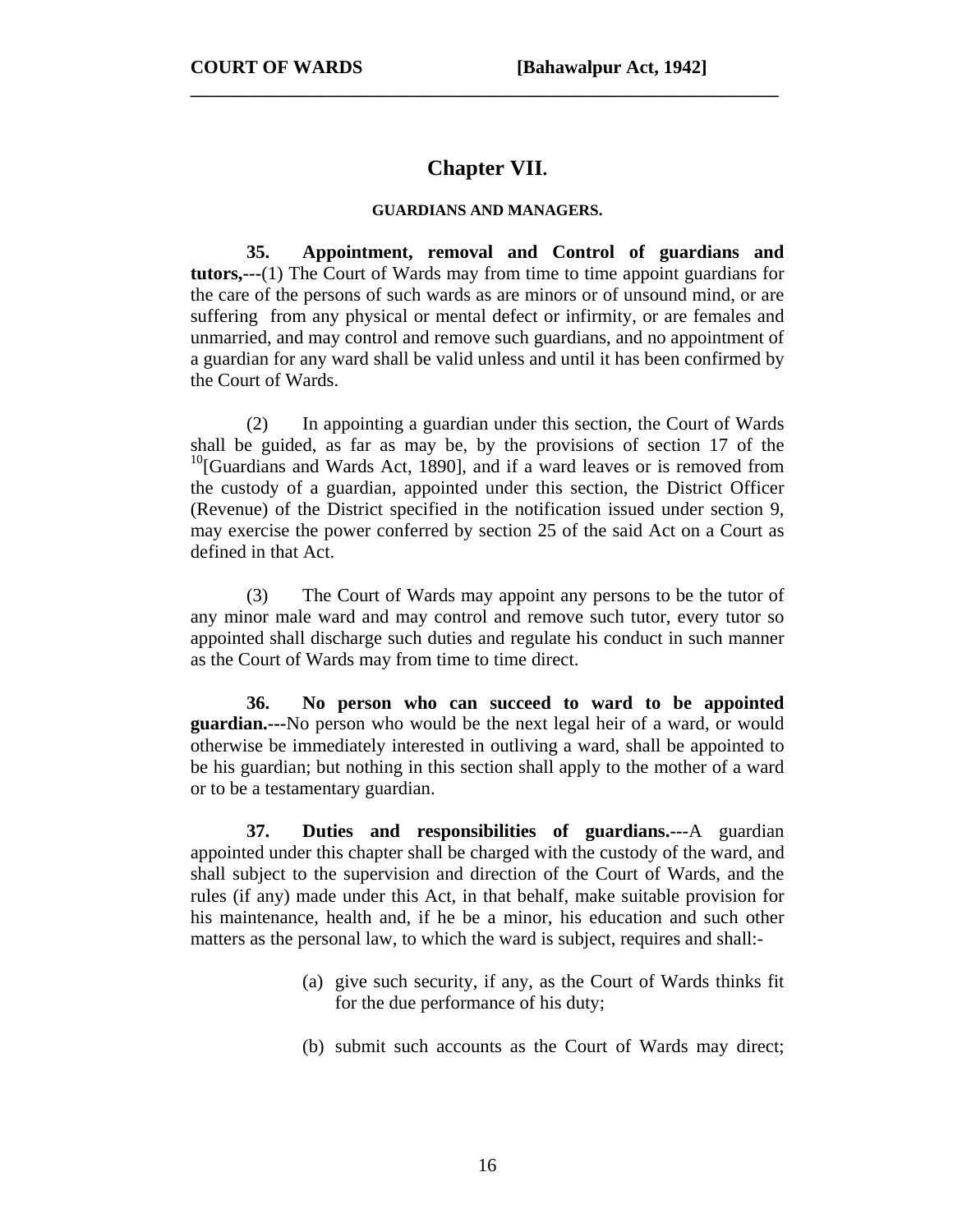(c) pay the balances due from him thereon;

**\_\_\_\_\_\_\_\_\_\_\_\_\_\_\_\_\_\_\_\_\_\_\_\_\_\_\_\_\_\_\_\_\_\_\_\_\_\_\_\_\_\_\_\_\_\_\_\_\_\_\_\_\_\_\_\_\_\_\_\_\_\_\_** 

- (d) continue liable to account to the Court of Wards, after he has ceased to be guardian, for his receipts and disbursements during the period of his guardianship;
- (e) apply for the sanction of the Court of Wards to any act which may involve expense not previously sanctioned by it; and
- (f) be entitled to such salary or allowance to be paid out of the proceeds of the property of the ward, as the Court of Wards thinks fit in respect of the execution of his duties as such.

**38. Appointment, control and removal of managers.---**The Court of Wards, may appoint one or more managers for any properties under its Superintendence and may control, remove such managers.

**39. Powers of managers.---**A manager, appointed by the Court of Wards, shall, subject to the supervision and direction of the Court of Wards, and the rules (if any) made, under this Act, in that behalf have power to collect the rents of the lands placed under his charge as well as all other money due to the ward or person, whose property he manages, and to grant receipts therefore; and he may, subject to the same sanction, supervision, direction and rules (if any) grant and renew leases and farms and do all such lawful acts as he may be generally or specially authorized by the Court of Wards to do for the good management of the property.

 **40. Duties and responsibilities of Managers.---**Every manager appointed by the Court of Wards, shall, subject to the supervision and direction of the Court of Wards, and to the rules (if any) made, under this Act, in that behalf, manage the property or properties, placed under his charge, diligently and faithfully, and he shall:-

- (a) file such security, if any, as the Court of Wards thinks fit, duly to account for, what he may receive in respect of the rents and profits and other income of the property under his charge;
- (b) keep accounts in such form and submit them at such times, as the Court of Wards may direct;
- (c) deal with all money received by him in such manner as the Court of Wards may direct;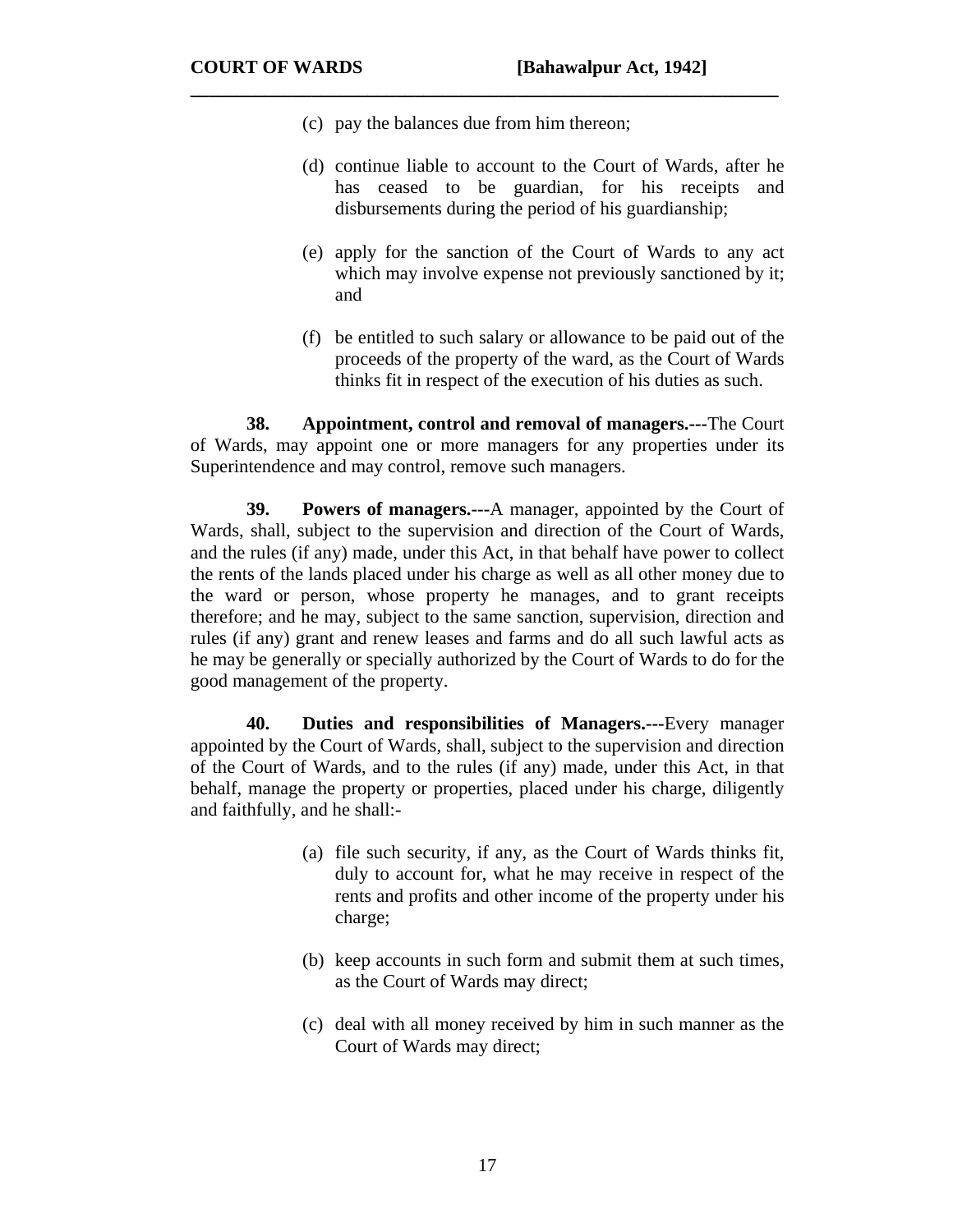(d) apply for the sanction of the Court of Wards to any act, which may involve the property in expense, not previously sanctioned by it;

**\_\_\_\_\_\_\_\_\_\_\_\_\_\_\_\_\_\_\_\_\_\_\_\_\_\_\_\_\_\_\_\_\_\_\_\_\_\_\_\_\_\_\_\_\_\_\_\_\_\_\_\_\_\_\_\_\_\_\_\_\_\_\_** 

- (e) be entitled to such salary or allowance to be paid out of the proceeds of such property, as the Court of Wards thinks fit, in respect of the execution of duties;
- (f) be responsible for any loss occasioned to the property by his negligence or willful default; and
- (g) continue liable to account to the Court of Wards after he has ceased to be manager, for his receipts and disbursements during the period of his management.

**41. Termination of appointment of guardian or Managers.---** The appointment of every guardian or manager, appointed under this chapter, shall terminate on the Court of Wards ceasing exercise Superintendence of the person or property in respect of whom or which, such guardian or Manager, as the case may be, has been appointed.

**42. Guardians and Managers to be deemed to be public servants, and Managers and certain guardians to be deemed to be public accountants.---**(1) Every guardian and Manager, appointed under this chapter, shall be deemed to be a public servant within the meaning of section 21 of the  $<sup>11</sup>$ [Pakistan Penal Code] and for the purposes of that Code.</sup>

 (2) Every such Manager shall be deemed to be a "Public Accountant" within the meaning of the  $^{12}$ [Bahawalpur Public Accountants Act, 1850], and every such guardian shall be deemed to be a "Public Accountant" within the meaning and for the purposes of section 3 to 5 of the Public Accountants Act, 1850.

 (3) In the definition of "legal remuneration" contained in section 161 of the Pakistan Penal Code the word "Government" shall, for the purposes of this section, be deemed to include the Court of Wards.

**43. Deputy Commissioner when to discharge the duties of guardian or Manager.---**If no such guardian or Manager is appointed by the Court of Wards, the District Officer (Revenue) of the district, specified in the order of assumption in the notification under section 9 or any other District Officer (Revenue), whom the Court of Wards may appoint in that behalf, shall be competent to do anything that might be lawful done by a guardian of the person or a Manager of the property appointed under this chapter.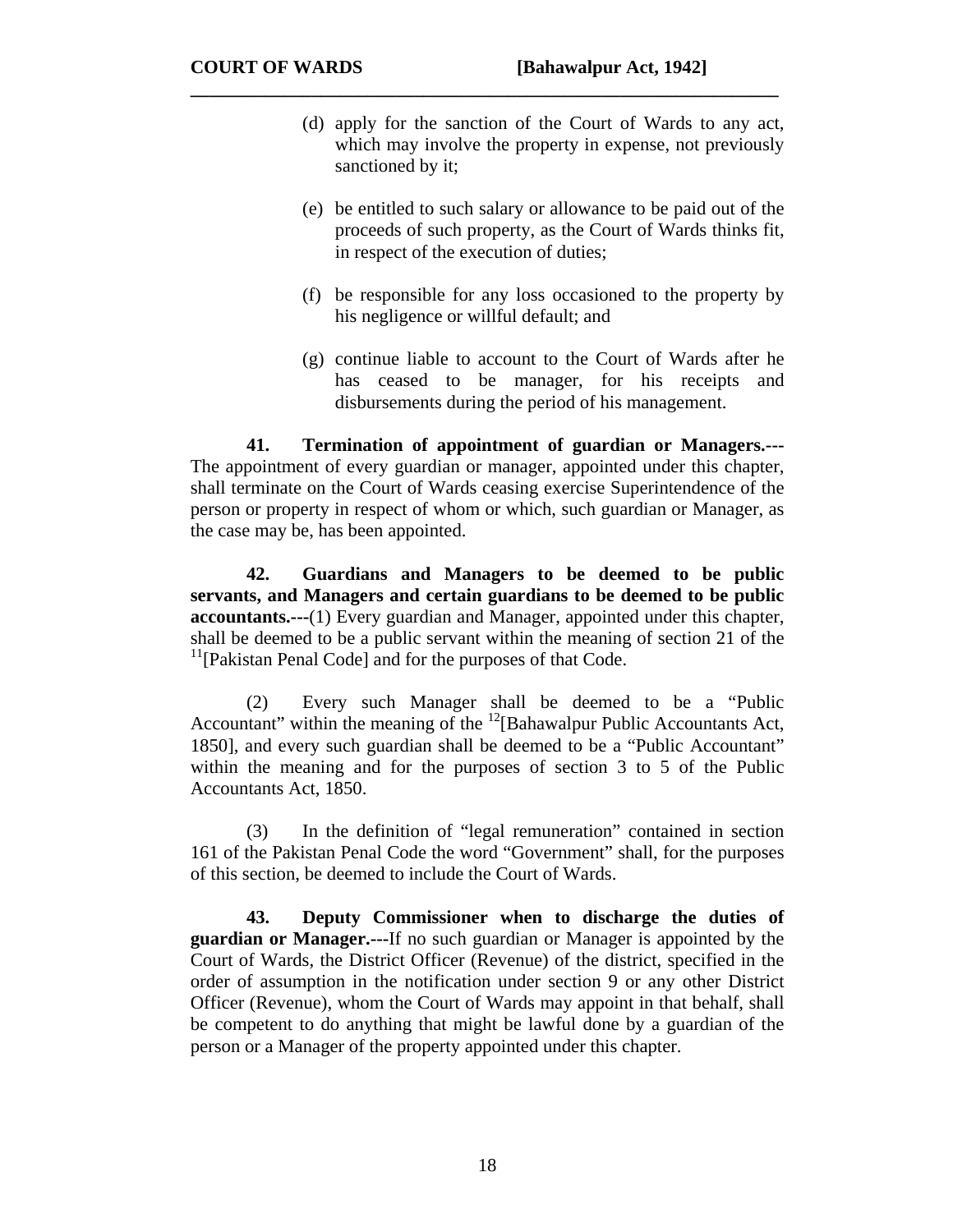# **Chapter VIII.**

**\_\_\_\_\_\_\_\_\_\_\_\_\_\_\_\_\_\_\_\_\_\_\_\_\_\_\_\_\_\_\_\_\_\_\_\_\_\_\_\_\_\_\_\_\_\_\_\_\_\_\_\_\_\_\_\_\_\_\_\_\_\_\_** 

#### **RELEASE OF PERSONS AND PROPERTIES FROM SUPERINTENDENCE.**

 **44. Power to release from Superintendence.---**The Court of Wards may, at any time, release any person or property, or both, from its Superintendence;

 $13$ [Omitted]

 Provided that persons or property under the charge of the Court of Wards in accordance with the provisions of sub-section (2) of section 7, shall not be released without the concurrence of the Court which appointed or declared the District Officer (Revenue) to be guardian of the persons or property, or both, of the person concerned, under the  $\frac{14}{16}$ [Guardians and Wards] Act, 1890].

**45. Retention of Superintendence of property until discharge of debts. ---**(1) Whenever a Ward dies or ceases to be under any legal incapacity and his property is, at the time of his death or cessation of incapacity, still encumbered with debts and liabilities, the Court of Wards, may, with the sanction of Board of Revenue either release such property or, retain if or any part thereof, under its Superintendence until such debts and liabilities have been discharged.

 (2) In any case provided for in sub-section (1), the Court of Wards may together with the property of any such wards, also retain, until the said debts and liabilities have been discharged, the property of which it has assumed the Superintendence under section 8.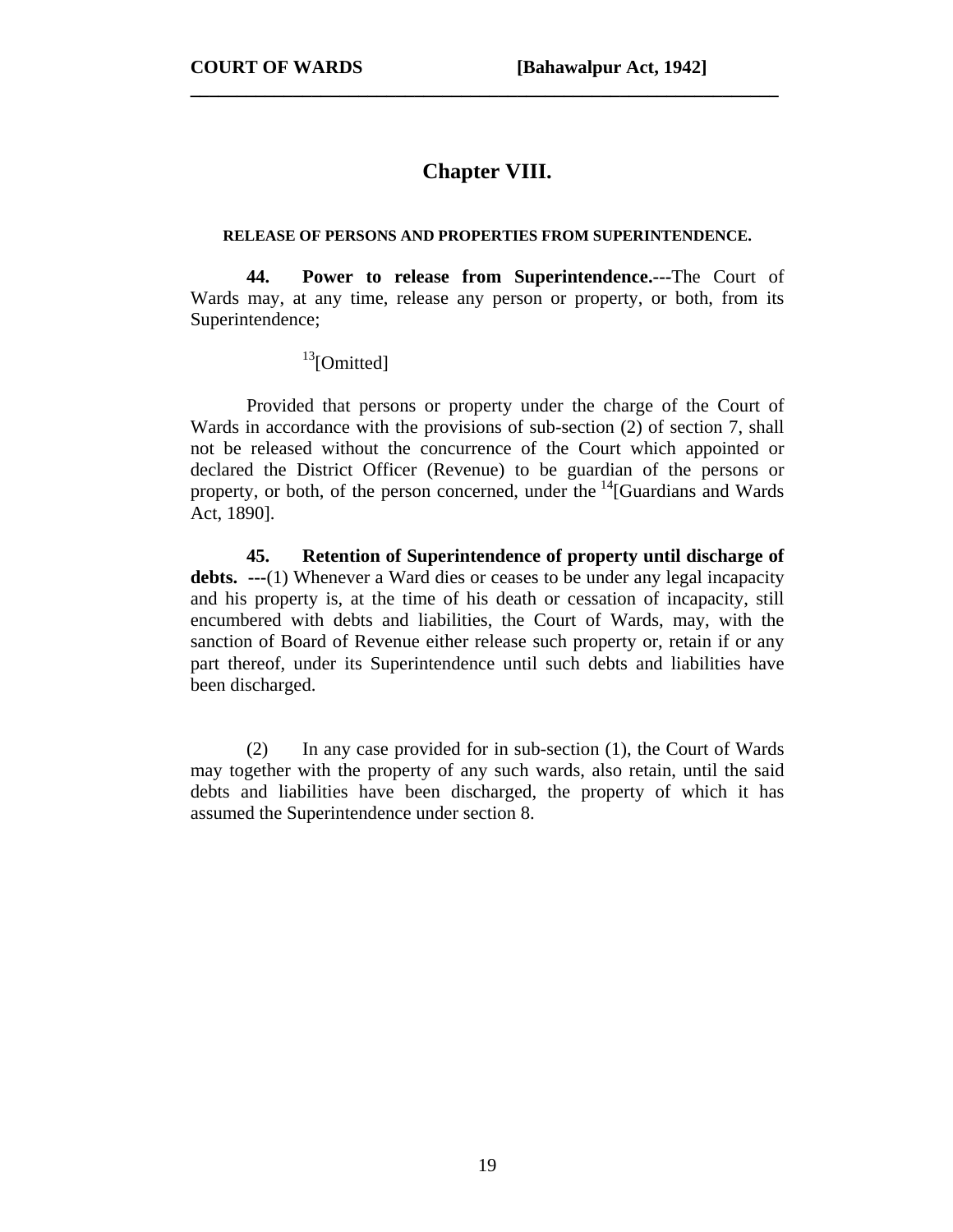**46. Retention of Superintendence where there are more proprietors than one.---**If, in the case of any property, there are more proprietors than one, the Court of Wards may retain the whole property under its Superintendence, if one or more of the proprietors remain wards, although other or others, may have ceased to be under any legal incapacity.

**\_\_\_\_\_\_\_\_\_\_\_\_\_\_\_\_\_\_\_\_\_\_\_\_\_\_\_\_\_\_\_\_\_\_\_\_\_\_\_\_\_\_\_\_\_\_\_\_\_\_\_\_\_\_\_\_\_\_\_\_\_\_\_** 

 Provided that in such cases the Court of Wards shall pay to such proprietor or proprietors, who have ceased to be under any legal incapacity, the surplus income accruing from his or their share of the estate.

**47. Appointment of guardian on release of minor.---**(1) When the Court of Wards decides to release from its Superintendence the person or property, or both, of any minor, it may before such release, by an order, in writing, appoint any person to be the guardian of the person or property, or both, of such minor.

(2) Such appointment shall take effect from the date of such release.

(3) In appointing a guardian under this section, the Court of Wards shall be guided by the provisions of section 17 of the Guardians and Wards Act, 1890 and in every such case the District Officer (Revenue) of the District specified in the order of assumption in the notification under section 9, shall have the powers conferred upon a District Officer (Revenue) under section  $35(2)$ .

(4) Every such guardian shall have and be subject to the same rights, duties, and liabilities, as if he had been appointed under the Guardians and Wards Act, 1890.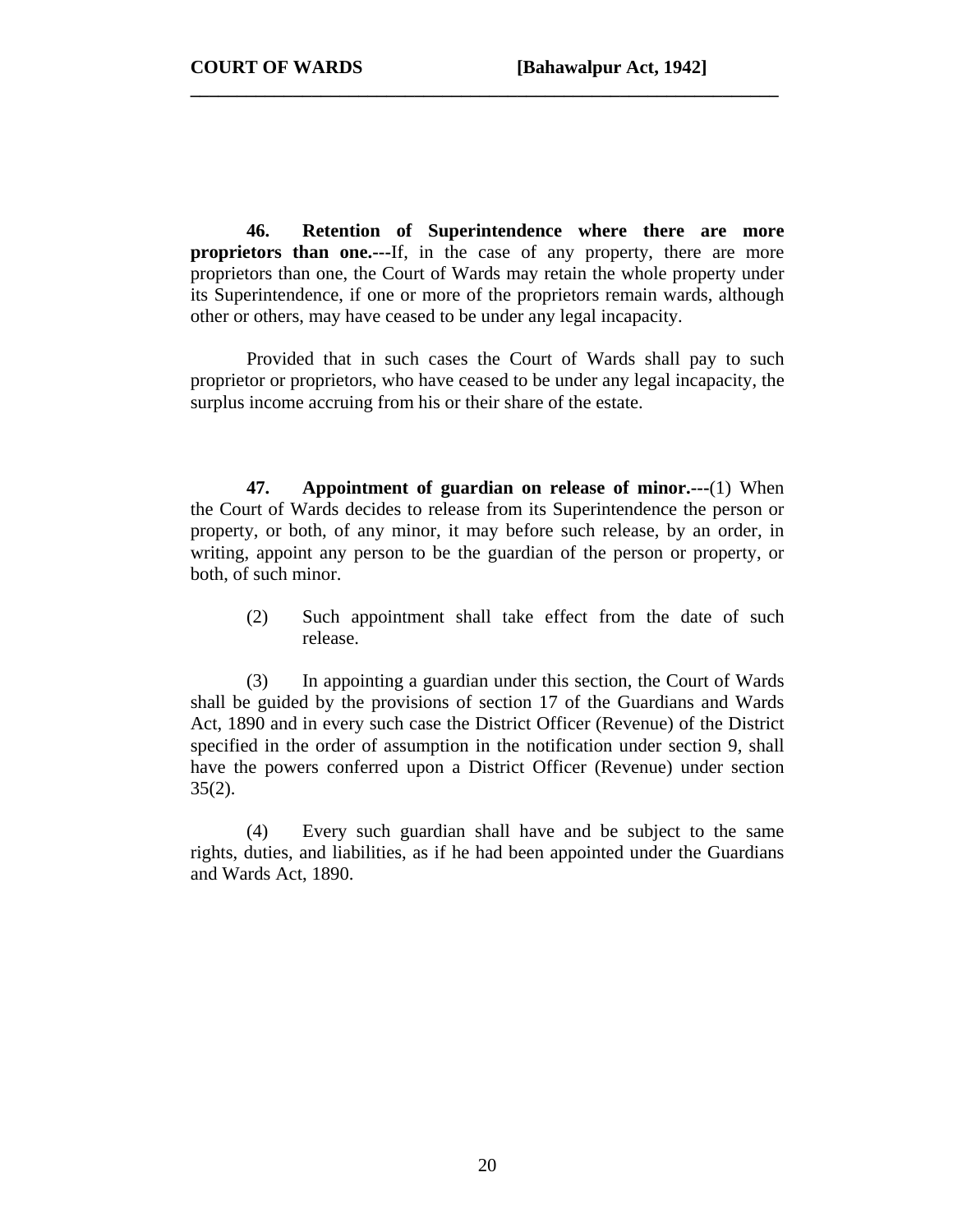**48. Disposal of property after the death of persons of whose property the Court of Wards has assumed Superintendence.---**Whenever, in the event of the death of any person, of whose property, the Court of Wards has assumed Superintendence, the succession to his property or any part thereof, is unclaimed, or disputed, the Court of Wards may either direct that the property, or part thereof, be made over to any persons entitled to or claiming the same, or may institute a suit of inter-pleader against the several claimants, or may retain the Superintendence thereof, until a claimant has, in due course of Law, established his title thereto in a competent court.

**\_\_\_\_\_\_\_\_\_\_\_\_\_\_\_\_\_\_\_\_\_\_\_\_\_\_\_\_\_\_\_\_\_\_\_\_\_\_\_\_\_\_\_\_\_\_\_\_\_\_\_\_\_\_\_\_\_\_\_\_\_\_\_** 

 **49. Delivery of documents and accounts on release of property.- --**Whenever the Court of Wards releases the property of any person from its Superintendence, it shall deliver to such person, or if it has appointed a guardian under sub-section (1) of section 47, to such guardian all documents of title and all papers and accounts (other than Government records) relating to such property.

**50. Notification as to release from Superintendence.---**Whenever the Court of Wards releases any person or property from its Superintendence, the fact of such release shall be notified in the Gazette and such release shall take effect from the date fixed in this behalf, in the notification.

**51.** Recovery of expenses.---Any expenses incurred by the Court of Wards on account of any property under its Superintendence, may, after the release of such property, be recovered as an arrear of land revenue due in respect of such property or any part thereof.

### **Chapter IX.**

#### **MISCELLANEOUS PROVISION.**

**52.** Bar of Suits and Proceedings.---(1) No suit shall be brought in any Civil Court in respect of the exercise of any discretion conferred by this Act.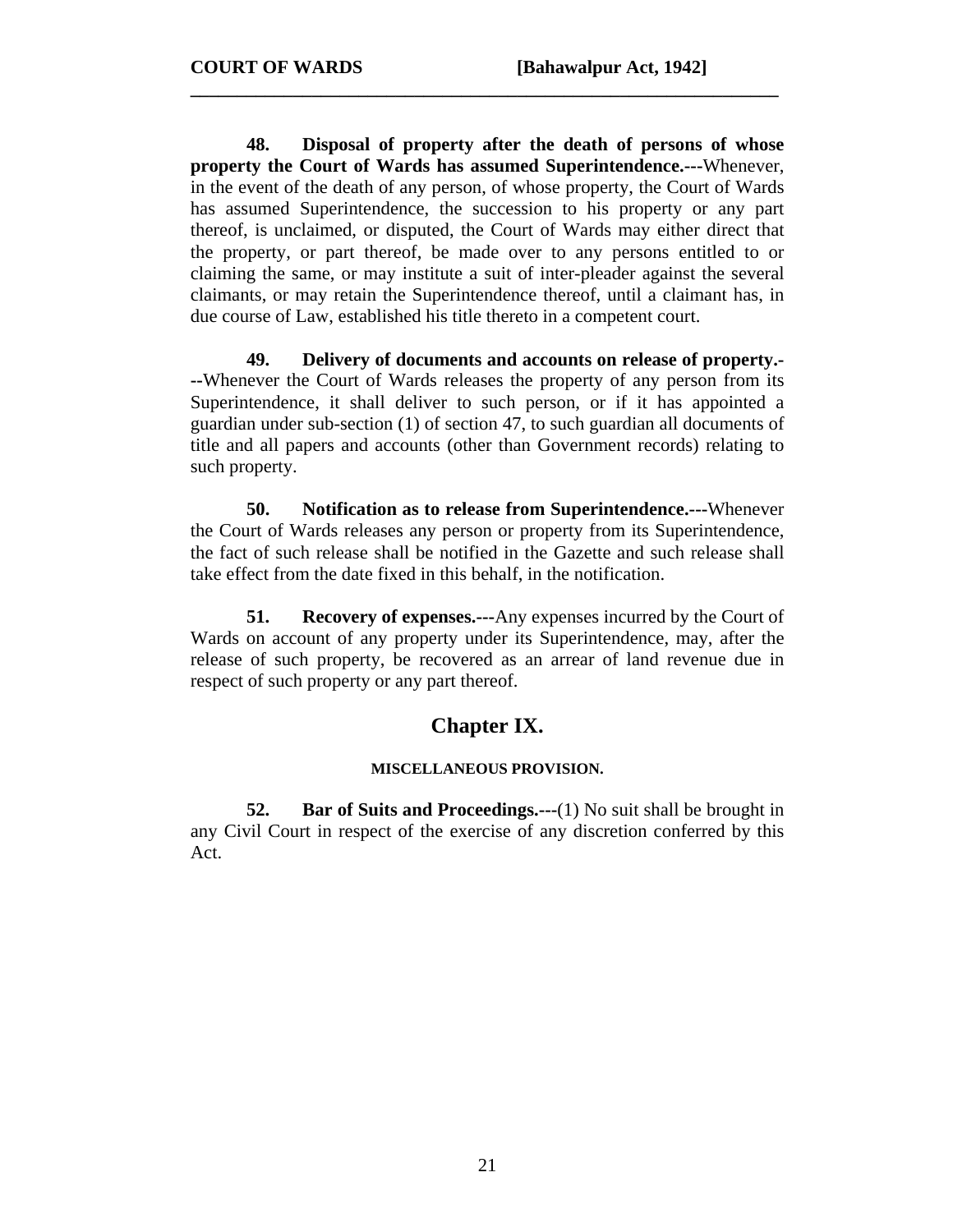(2) No suit shall be brought against any  $15$ [Servant of the State] or any guardian, manager or servant appointed by and discharging his duties under a Court of Wards for anything done by him, in good faith, under this Act.

**\_\_\_\_\_\_\_\_\_\_\_\_\_\_\_\_\_\_\_\_\_\_\_\_\_\_\_\_\_\_\_\_\_\_\_\_\_\_\_\_\_\_\_\_\_\_\_\_\_\_\_\_\_\_\_\_\_\_\_\_\_\_\_** 

**53. Investigations into matters under chapter VI and VII to be considered judicial proceeding.---**Every investigation conducted by a District Officer (Revenue) with reference to any claim preferred before him under chapter VI or Chapter VII or to any matter connected with any such claim, shall be taken to be a judicial proceeding within the meaning of the Pakistan Penal Code.

**54. Power to make rules.---**The Court of Wards may, with the previous sanction of the  $<sup>15</sup>[Provincia Government]$ , make rules consistent with</sup> this Act, regulating all or any of the following matters, namely:-

- (a) the management of properties or of all or any property under the Superintendence of the Court of Wards;
- (b) the procedure to be observed and the powers to be exercised by all or any persons in all or any proceedings under this Act; and
- (c) generally for the purpose of giving effect to all or any of the provisions of this Act.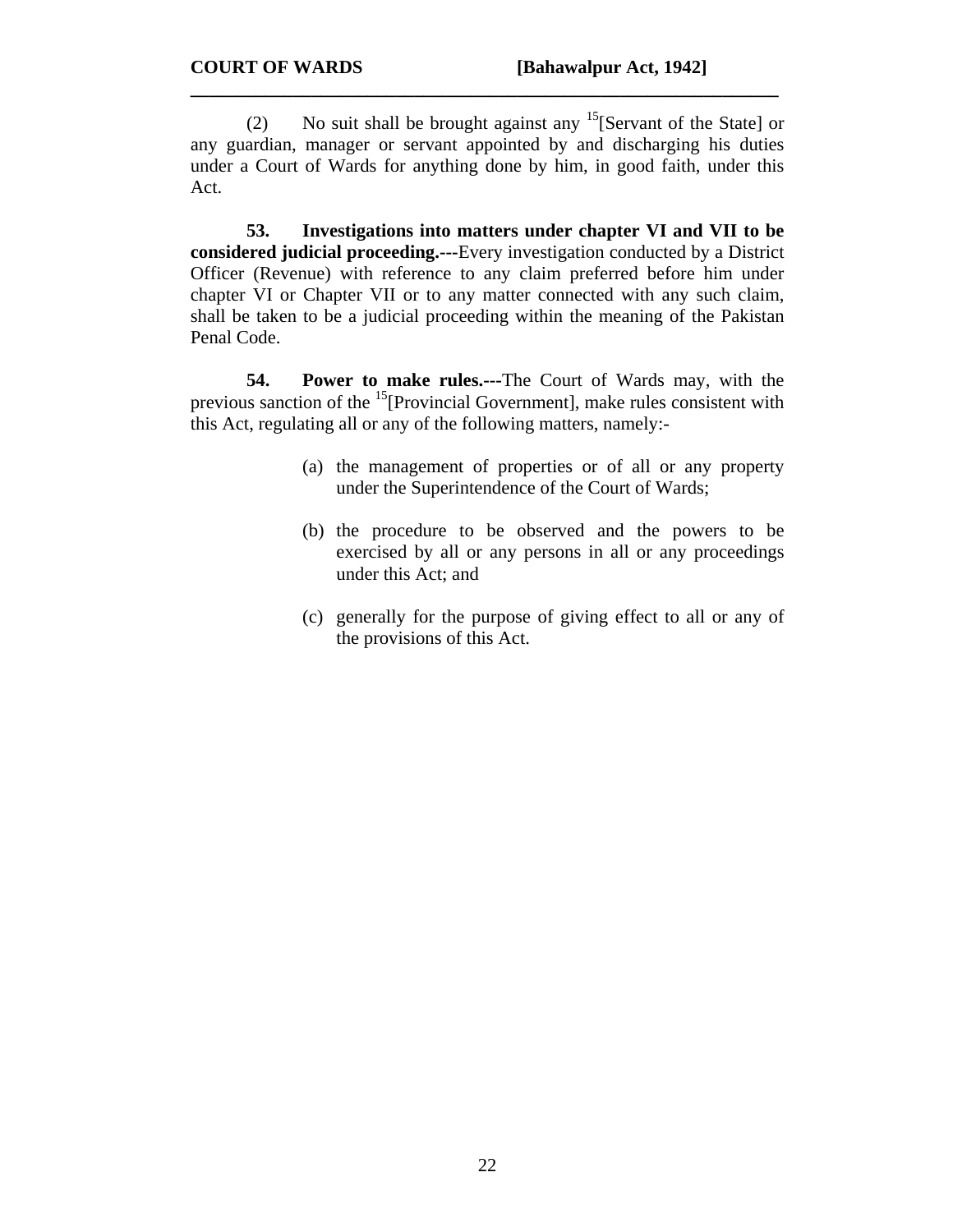The Bahawalpur Court of Wards (Amendment) Ordinance, 2001 (XLI of 2001) which was protected and continued in force by the Provisional Constitutional Order, 1999, (Chief Executive's Order No.1 of 1999), as amended by the Provisional Constitutional (Amendment) Order, 1999 (Chief Executive Order No.IX of 1999) and Article 270-AA of the Constitutional of the Islamic Republic of Pakistan and substituted by the Constitution (Eighteenth Amendment) Act, 2010.

**\_\_\_\_\_\_\_\_\_\_\_\_\_\_\_\_\_\_\_\_\_\_\_\_\_\_\_\_\_\_\_\_\_\_\_\_\_\_\_\_\_\_\_\_\_\_\_\_\_\_\_\_\_\_\_\_\_\_\_\_\_\_\_** 

 Following Amendments/deletion have been made vide Government of the Punjab, Law and Parliamentary Affairs Department's Notification No.Legis. 13-67/2001 dated 13.11.2001:

- 1. In the said date in sub-section (2) of section (1), the words, "whole of Bahawalpur" are substituted by the words "Districts of Bahawalnagar, Bahawalpur and Rahim Yar Khan".
- 2. In Section 3 clause (c), the word "Indian" omitted.
- 3. For sub-section (1) of section 4, the following was substituted:

" (1) The Executive District Officer (Revenue) of the District, within the limits of which any ward ordinarily resides, or any property of any ward is situated shall be the Court of Wards in respect of the person and the property of the such ward:

 Provided that where any ward ordinarily resides within the jurisdiction of one Executive District Officer (Revenue) and his property or any part whereof is situated within the jurisdiction of any other Executive District Officer (Revenue), the Board of Revenue shall determined, which Executive District Officer (Revenue) shall be the Court of Wards in respect of the person and the property of such ward."

- 4. In sections 4,16,17,34 and 45, the words "Provincial Government" are substituted by the words "Board of Revenue".
- 5. In sections 4,7,9,11,12,19,20,21,26 to 29, 31 to 35, 43,44,47 and 53, the words "Deputy Commissioner" wherever occurring have been substituted by the Wards " District Officer (Revenue)".
- 6. In section 5, the words "Commissioner" wherever occurring has been substituted by the words "Court of Wards".
- 7. In section 7 and 11, the words "Provincial Government" have been substituted by the words "Court of Wards".